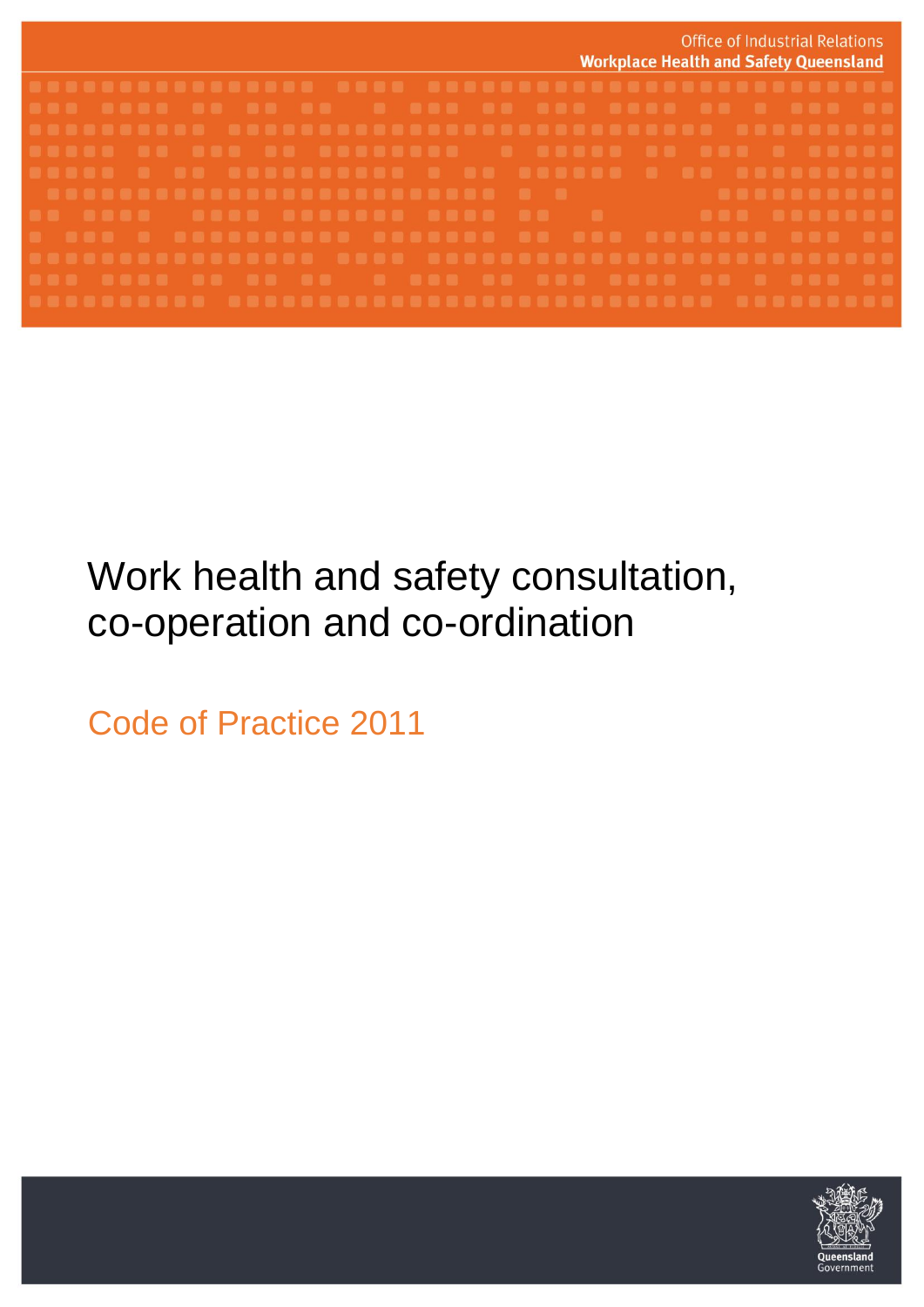This Queensland code of practice was made by the Minister for Education and Industrial Relations on 27 November 2011 and published in the Queensland Government Gazette on 2 December 2011.

This code commenced on 1 January 2012.

This code is based on a national model code of practice developed by Safe Work Australia and approved by the Workplace Relations Ministers' Council on 10 August 2011 as part of the harmonisation of work health and safety laws.

This code was varied on 1 July 2018 by the Minister for Education and Minister for Industrial Relations.

PN11158



#### **Creative Commons**

This copyright work is licensed under a Creative Commons Attribution-Noncommercial 3.0 Australia licence. To view a copy of this licence, visit <http://creativecommons.org/licenses/by-nc/3.0/au/>

In essence, you are free to copy, communicate and adapt the work for non-commercial purposes, as long as you attribute the work to Safe Work Australia and abide by the other licence terms.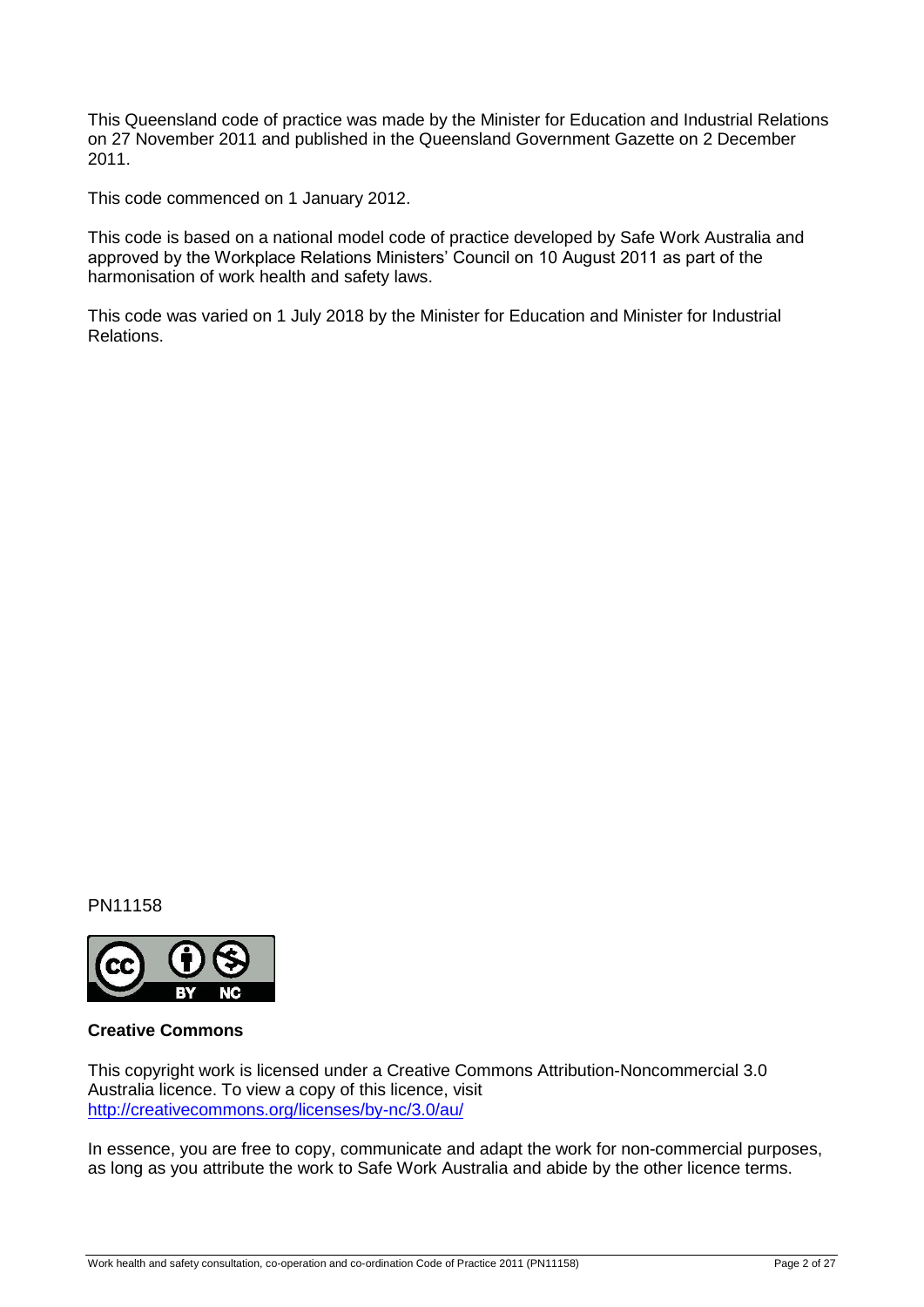# **Contents**

| 1.1 Who has duties in relation to consultation, co-operation and co-ordination? 5   |  |
|-------------------------------------------------------------------------------------|--|
|                                                                                     |  |
|                                                                                     |  |
|                                                                                     |  |
|                                                                                     |  |
|                                                                                     |  |
|                                                                                     |  |
|                                                                                     |  |
|                                                                                     |  |
| 3.2 Providing reasonable opportunities to express views and contribute  10          |  |
|                                                                                     |  |
|                                                                                     |  |
|                                                                                     |  |
|                                                                                     |  |
|                                                                                     |  |
|                                                                                     |  |
|                                                                                     |  |
| 4.3 Consulting using health and safety representatives and committees 13            |  |
|                                                                                     |  |
|                                                                                     |  |
| 5. How to consult, co-operate and co-ordinate activities with other duty holders17  |  |
|                                                                                     |  |
| 5.2 When must you consult, co-operate and co-ordinate with others? 18               |  |
|                                                                                     |  |
|                                                                                     |  |
| 5.6 What if another duty holder refuses to consult or co-operate or co-ordinate? 19 |  |
|                                                                                     |  |
|                                                                                     |  |
|                                                                                     |  |
|                                                                                     |  |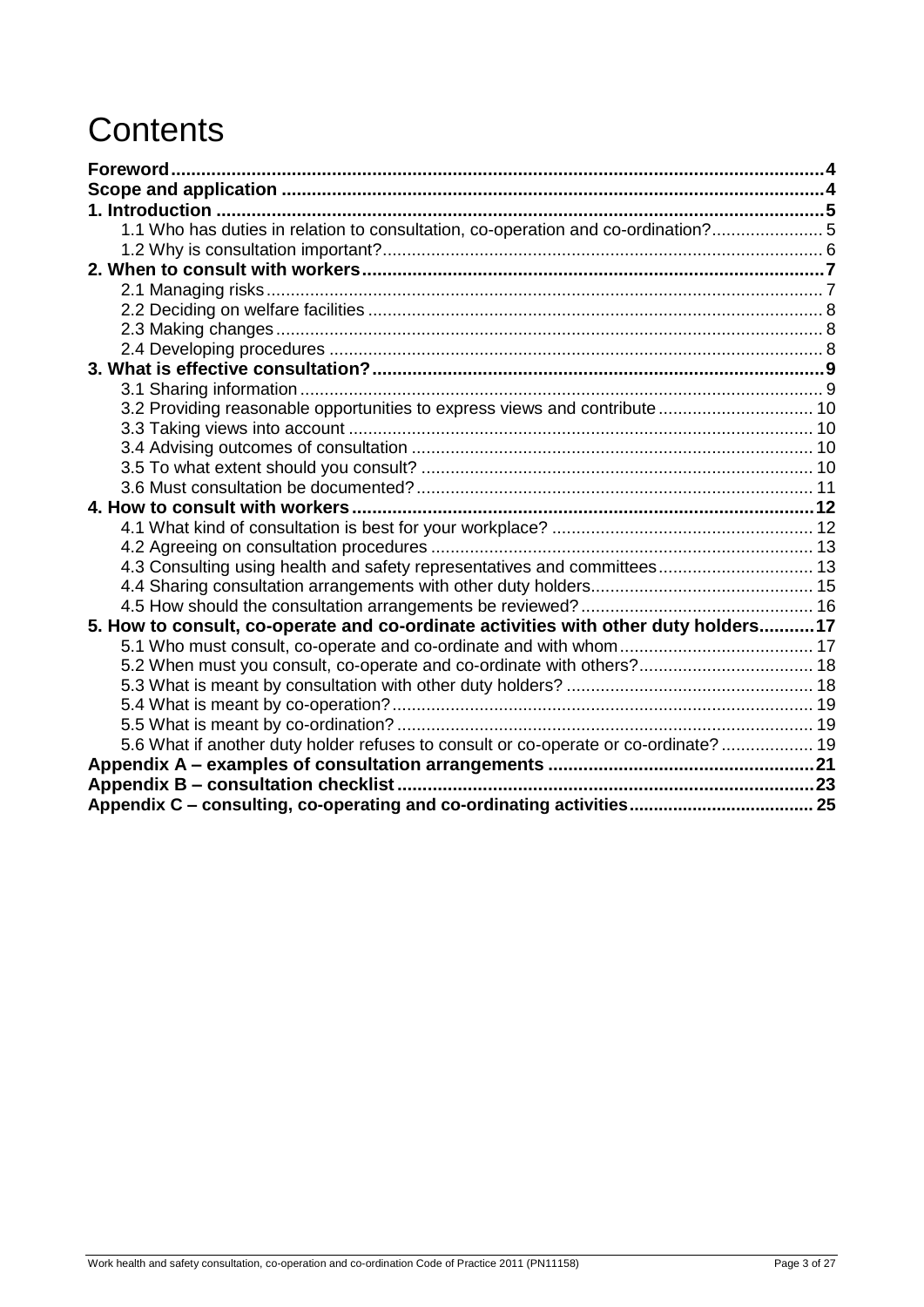# Foreword

The *Work health and safety consultation, co-operation and co-ordination Code of Practice* is an approved code of practice under section 274 of the *Work Health and Safety Act 2011* (the WHS Act).

An approved code of practice is a practical guide to achieving the standards of health, safety and welfare required under the WHS Act and the *Work Health and Safety Regulation 2011* (the WHS Regulation).

From 1 July 2018, duty holders are required to comply either with an approved code of practice under the WHS Act or follow another method, such as a technical or an industry standard, if it provides an equivalent or higher standard of work health and safety to the standard required in the code.

A code of practice applies to anyone who has a duty of care in the circumstances described in the code. In most cases, following an approved code of practice would achieve compliance with the health and safety duties in the WHS Act, in relation to the subject matter of the code. Like regulations, codes of practice deal with particular issues and do not cover all hazards or risks which may arise. The health and safety duties require duty holders to consider all risks associated with work, not only those for which regulations and codes of practice exist.

Codes of practice are admissible in court proceedings under the WHS Act and WHS Regulation. Courts may regard a code of practice as evidence of what is known about a hazard, risk or control and may rely on the code in determining what is reasonably practicable in the circumstances to which the code relates.

An inspector may refer to an approved code of practice when issuing an improvement or prohibition notice. This may include issuing an improvement notice for failure to comply with a code of practice where equivalent or higher standards of work health and safety have not been demonstrated.

# Scope and application

This code of practice provides practical guidance to persons conducting a business or undertaking on how to effectively consult with workers who carry out work for the business or undertaking and who are (or are likely to be) directly affected by a health and safety matter. It includes information on mechanisms to facilitate worker participation and representation.

This code also provides guidance to duty holders who share responsibility for the same work health and safety matter on how to consult, co-operate and co-ordinate activities with each other.

This code applies to all types of work and all workplaces covered by the WHS Act.

## How to use this code of practice

In providing guidance, the word 'should' is used in this code to indicate a recommended course of action, while 'may' is used to indicate an optional course of action.

This code also includes various references to sections of the WHS Act and WHS Regulation which set out the legal requirements. These references are not exhaustive. The words 'must', 'requires' or 'mandatory' indicate that a legal requirement exists and must be complied with.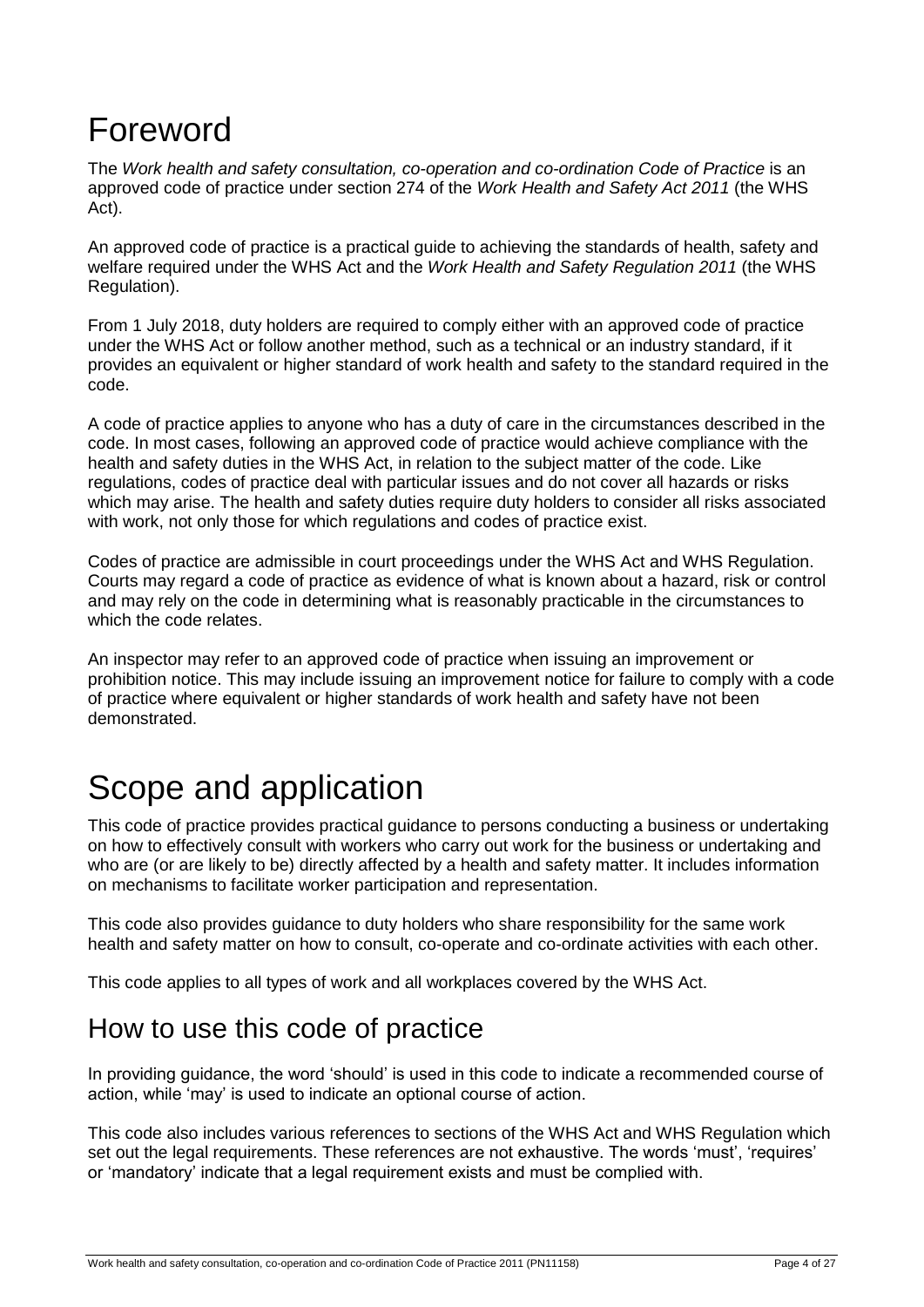# 1. Introduction

### 1.1. Who has duties in relation to consultation, co-operation and co-ordination?

#### **Consulting with workers**

**Section 47:** A person conducting a business or undertaking must consult, so far as is reasonably practicable, with workers who carry out work for the business or undertaking and who are (or are likely to be) directly affected by a health and safety matter.

This duty to consult is based on the recognition that worker input and participation improves decision-making about health and safety matters and assists in reducing work-related injuries and disease.

The broad definition of a 'worker' under the *Work Health and Safety Act 2011* (WHS Act) means that you must consult with your employees plus anyone else who carries out work for your business or undertaking. You must consult, so far as is reasonably practicable, with your contractors and sub-contractors and their employees, on-hire workers, volunteers and any other people who are working for you and who are directly affected by a health and safety matter.

Workers are entitled to take part in consultation arrangements and to be represented in relation to work health and safety by a health and safety representative who has been elected to represent their work group. If workers are represented by a health and safety representative, consultation must involve that representative.

#### **Consulting, co-operating and co-ordinating activities with other duty holders** *12*

**Section 46:** If more than one person has a duty in relation to the same matter, each person with the duty must, so far as is reasonably practicable, consult, co-operate and co-ordinate activities with all other persons who have a duty in relation to the same matter.

**Persons conducting a business or undertaking** (PCBU) will have health and safety duties if they:

- engage workers to undertake work for them, or if they direct or influence work carried out by workers
- may put other people at risk from the conduct of their business or undertaking
- manage or control the workplace or fixtures, fittings or plant at the workplace
- design, manufacture, import or supply plant, substances or structures for use at a workplace
- install, construct or commission plant or structures at a workplace.

These duty holders' work activities may overlap and interact at particular times. When they share a duty, for example, a duty to protect the health and safety of a worker, or are involved in the same work, they will be required to consult, co-operate and co-ordinate activities with each other so far as is reasonably practicable.

Principal contractors for a construction project, as persons who manage or control the workplace, have specific duties under the WHS Regulation to have arrangements in place for consultation, cooperation and the co-ordination of activities between any persons conducting a business or undertaking at the site.

**Officers**, such as company directors, have a duty to exercise due diligence to ensure that the business or undertaking complies with the WHS Act and WHS Regulation. This includes taking reasonable steps to ensure that the business or undertaking implements processes for complying with the duty to consult workers as well as consulting, co-operating and co-ordinating activities with other duty holders.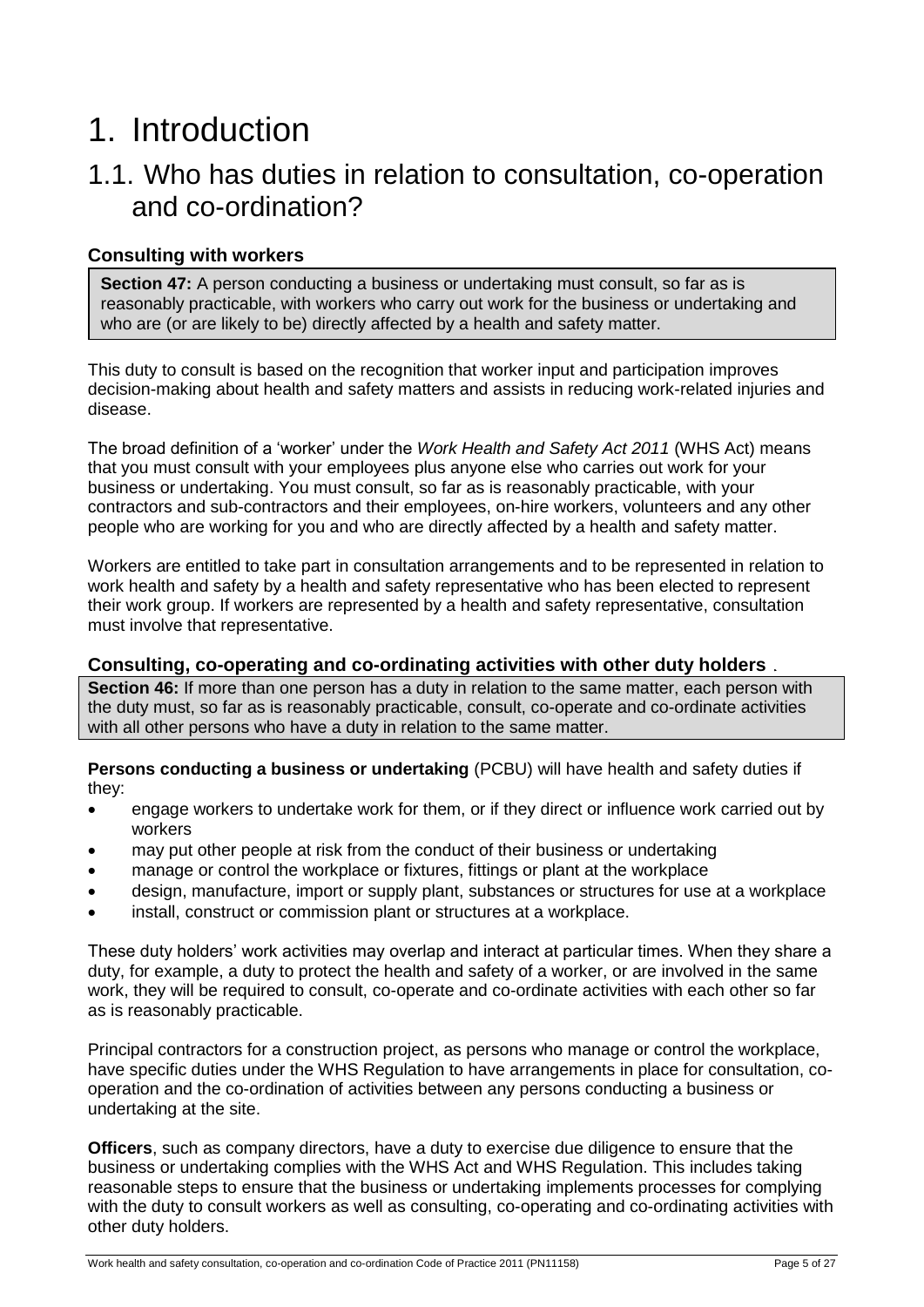**Workers** have a duty to take reasonable care for their own health and safety and that they do not adversely affect the health and safety of other persons. Workers must comply with any reasonable instruction and co-operate with any reasonable health and safety policy or procedure, for example procedures for consultation at the workplace.

## 1.2 Why is consultation important?

Consultation is a legal requirement and an essential part of managing health and safety risks. A safe workplace is more easily achieved when everyone involved in the work communicates with each other to identify hazards and risks, talks about any health and safety concerns and works together to find solutions. This includes cooperation between the people who manage or control the work and those who carry out the work or who are affected by the work.

By drawing on the knowledge and experience of your workers, more informed decisions can be made about how the work should be carried out safely.

Effective health and safety consultation also has other benefits:

- *Greater awareness and commitment*  because workers who have been actively involved in how health and safety decisions are made will better understand the decisions.
- *Positive working relationships*  because understanding the views of others leads to greater co-operation and trust.

In situations where you share responsibility for health and safety with another person, the requirement to consult, co-operate and co-ordinate activities with other duty holders will help address any gaps in managing health and safety risks that often occur when:

- there is a lack of understanding of how the activities of each person may add to the hazards and risks to which others may be exposed
- duty holders assume that someone else is taking care of the health and safety matter
- the person who takes action is not the best person to do so.

The outcome of consulting, co-operating and co-ordinating activities with other duty holders is that you each understand how your activities may impact on health and safety and that the actions you each take to control risks are complementary.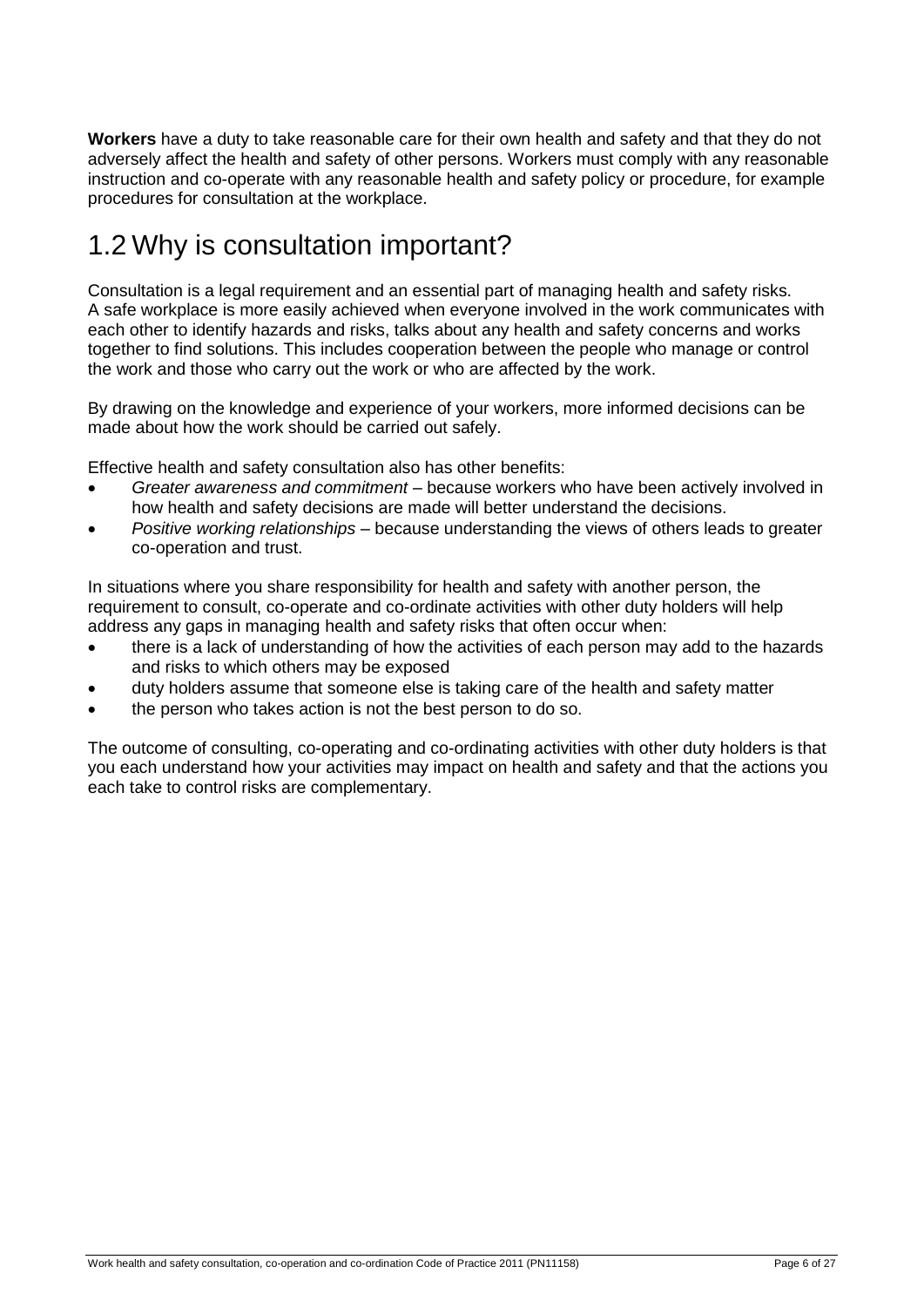# 2. When to consult with workers

Many organisational decisions or actions have health and safety consequences for workers. For example, introducing new equipment into the workplace may affect the tasks your workers carry out, the timeframes for doing work, how they interact with each other and the environment in which they work.

The WHS Act identifies specific matters that trigger the requirement for consultation.

**Section 49:** A person conducting a business or undertaking must consult with workers when:

- identifying hazards and assessing risks arising from the work carried out or to be carried out
- making decisions about ways to eliminate or minimise those risks
- making decisions about the adequacy of facilities for the welfare of workers
- proposing changes that may affect the health or safety of your workers
- making decisions about procedures for consulting with workers; resolving health or safety issues; monitoring health of your workers; monitoring the conditions at the workplace and providing information and training for your workers.

However, it may be useful to also consult workers about matters that are not listed above, for example when conducting investigations into incidents or 'near misses'.

Regular consultation is better than consulting on a case-by-case basis only as issues arise because it allows you to identify and fix potential problems early.

## 2.1 Managing risks

Consultation is required when identifying hazards, assessing risks and deciding on measures to control those risks.

In deciding how to control risks, you must consult with your workers who will be affected by this decision, either directly or through their health and safety representative. Their experience may help you identify hazards and choose practical and effective control measures.

Regularly walking around the workplace, talking to your workers and observing how things are done will also help you identify hazards. Conducting a survey of your workers can provide valuable information about work-related health issues such as workplace bullying, stress, as well as muscular aches and pains that can signal potential hazards.

Workers and their health and safety representatives may need access to information such as technical guidance about workplace hazards and risks (plant, equipment and substances).

Information should not be withheld just because it is technical or may be difficult to understand.

The WHS Act requires that you allow any health and safety representative for a work group to have access to information you have relating to hazards (including associated risks) affecting workers in the work group and also any information about the health and safety of workers in the work group.

This does not extend access to any personal or medical information concerning a worker without the worker's consent.

Further guidance on risk management is available in the *How to manage work health and safety risks Code of Practice*.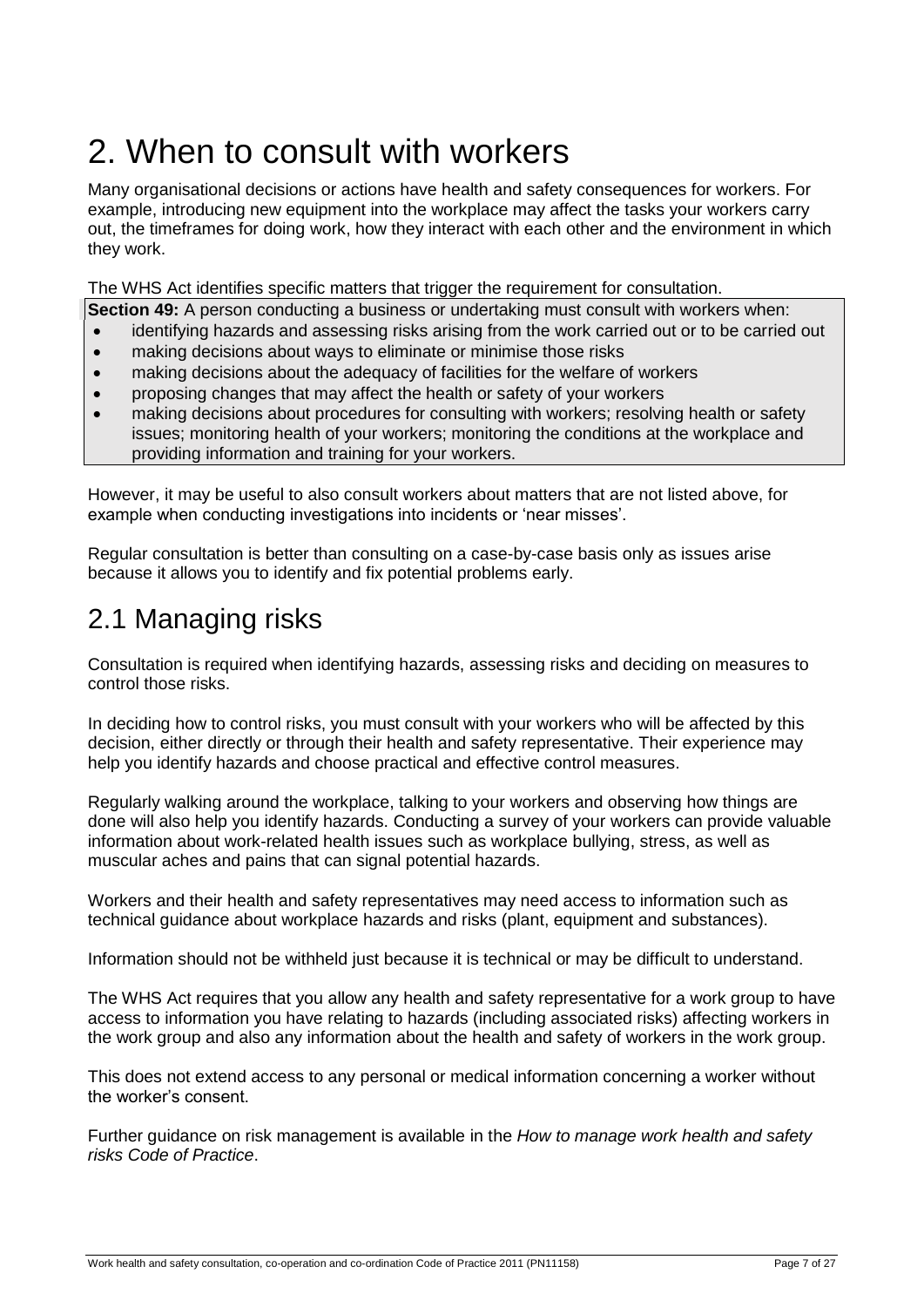## 2.2 Deciding on welfare facilities

Facilities are things provided for the welfare of workers, such as toilets, drinking water, washing facilities, dining areas, change rooms, personal storage and first aid.

You must consult your workers when making decisions about what facilities are needed (for example, the number and location of toilets), taking into consideration the number and composition of your workforce, the type of work your workers do and the size and location of your workplace. The consultation should also cover things such as access, cleaning and maintenance of the facilities.

If the facilities are already provided at the workplace, you should consult your workers and their health and safety representatives when there are any changes that may affect the adequacy of the facilities. This will help you determine if you need to change or expand your facilities.

Further guidance is available in the *Managing the work environment and facilities Code of Practice.* 

## 2.3 Making changes

You must consult your workers when planning to make changes that may affect their work health and safety, for example when:

- changing work systems such as shift work rosters, work procedures or the work environment
- developing a new product or planning a new project
- purchasing new or used equipment or using new substances
- restructuring the business.

## 2.4 Developing procedures

A procedure sets out the steps to be followed for work activities. You must consult with affected workers when developing procedures for:

- resolving work health and safety issues
- consulting with workers on work health and safety
- monitoring workers' health and workplace conditions
- providing information and training.

Procedures should be in writing to provide clarity and certainty at the workplace and assist in demonstrating compliance. They should clearly set out the role of health and safety representatives, and any other parties involved in the activity. The procedures should be easily accessible, for example by placing them on noticeboards and intranet sites.

If issue resolution procedures are agreed to, the WHS Regulation includes minimum requirements including that these procedures are set out in writing and communicated to all workers to whom the procedure applies.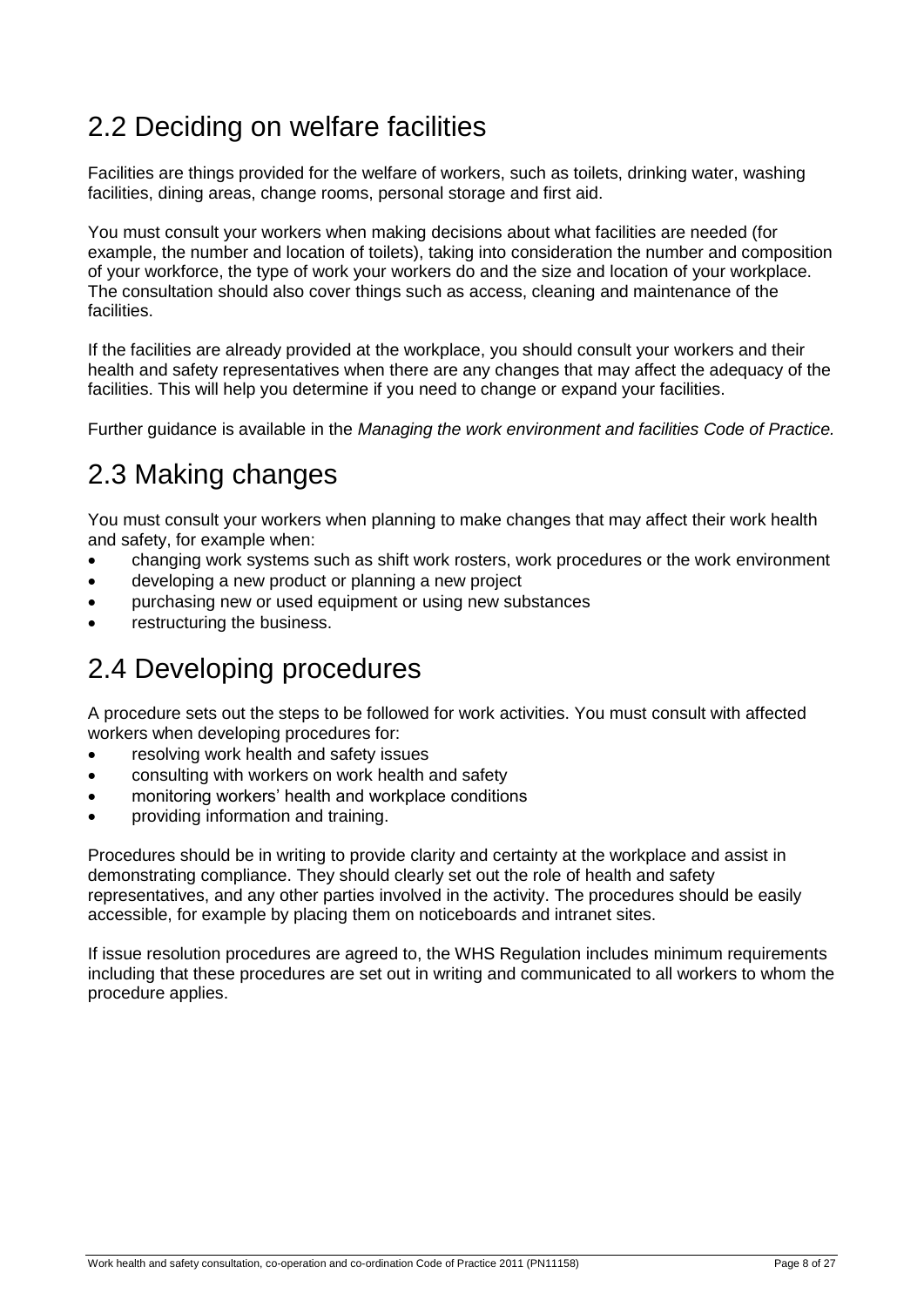# 3. What is effective consultation?

Consultation is a two-way process between you and your workers where you:

- *talk* to each other about health and safety matters
- *listen* to their concerns and raise your concerns
- *seek and share* views and information, and
- *consider* what your workers say before you make decisions.

**Section 48:** Consultation requires that:

- relevant work health and safety information is shared with workers
- workers are given a reasonable opportunity to express their views and to raise health or safety issues
- workers are given a reasonable opportunity to contribute to the decision-making process relating to the health and safety matter
- the views of workers are taken into account
- workers are advised of the outcome of any consultation in a timely manner.

Management commitment and open communication between managers and workers is important in achieving effective consultation. Your workers are more likely to engage in consultation when their knowledge and ideas are actively sought and any concerns about health and safety are taken seriously.

Consultation does not mean telling your workers about a health and safety decision or action after it has been taken. Workers should be encouraged to:

- ask questions about health and safety
- raise concerns and report problems
- make safety recommendations
- be part of the problem solving process.

While consultation may not result in agreement, this should be the objective as it will make it more likely that the decisions are effective and will be actively supported.

## 3.1 Sharing information

You must share relevant information with workers and their health and safety representatives about matters that may affect their health and safety. This information should be provided early on so that workers and health and safety representatives have enough time to consider the matters, discuss them and then provide feedback to you.

You should make available all the information that you have relating to the health and safety matter to enable informed and constructive discussions. This information may include:

- health and safety policies and procedures
- technical guidance about hazards, risks and risk control measures
- hazard reports and risk assessments
- proposed changes to the workplace, systems of work, plant or substances
- data on incidents, illnesses or injuries (in a way that protects the confidentiality of personal information).

The information should be presented in a way that can be easily understood by your workers and take into account literacy needs and the cultural or linguistically diverse backgrounds of your workers.

Young workers and those with limited English may be less likely to question health and safety practices or speak up if they are unsure. They may find it easier to communicate through a health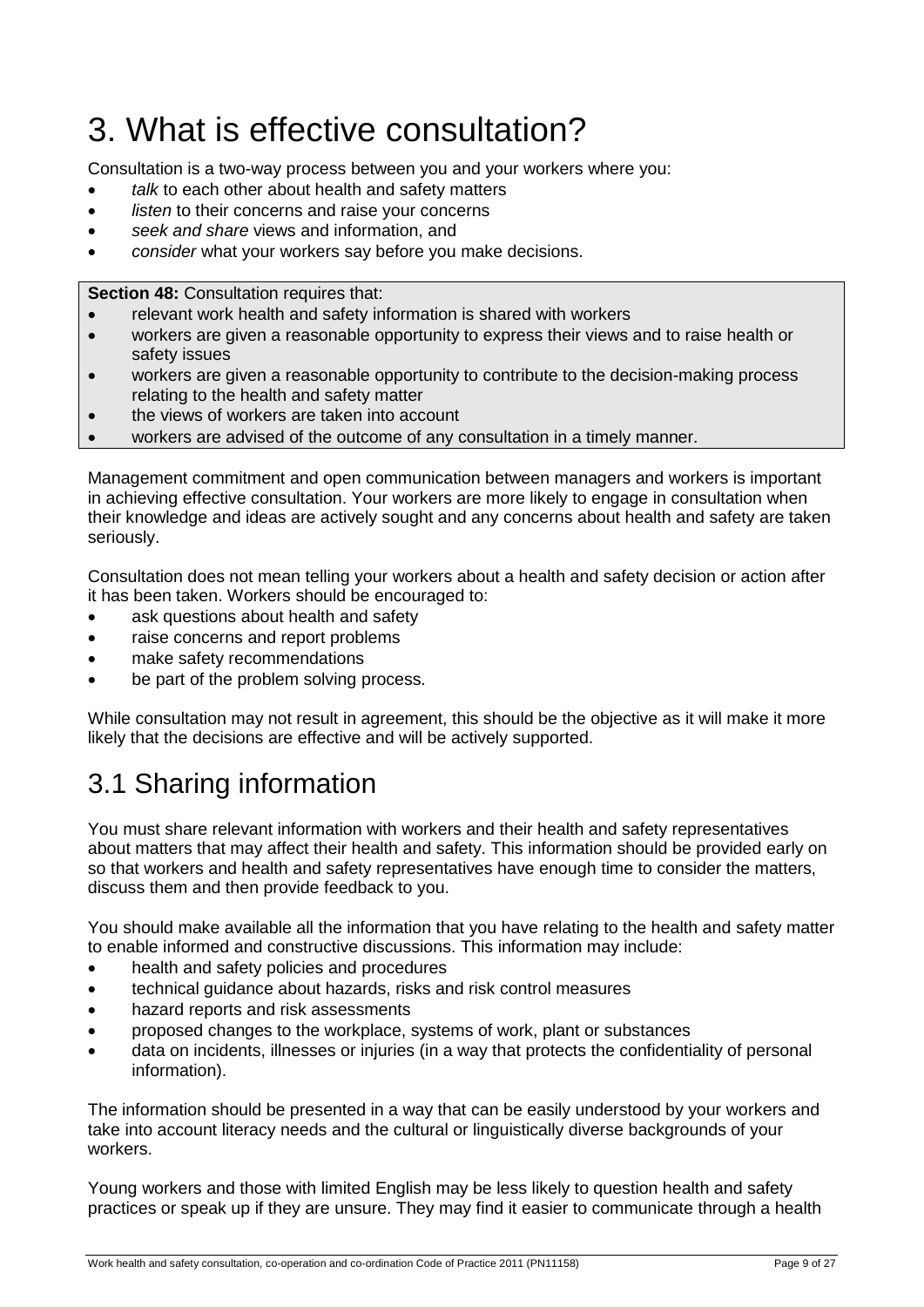and safety representative, an interpreter or worker representative. Information should also be simplified and presented in different ways, such as using diagrams, to make it easier to understand.

Meeting face-to-face is usually the most effective way of communicating, although that may not always be possible or preferable. Information can also be shared in other ways, including:

- by telephone or email
- featuring current health and safety news and information on intranet sites or noticeboards.

Information should be updated and attention drawn to new material so that people who do not regularly check it will know what is happening in their workplace.

### 3.2 Providing reasonable opportunities to express views and contribute

Giving your workers a reasonable opportunity to express their views and contribute to health and safety decisions may involve:

- providing a suitable time during work hours for consultation with workers
- allowing opinions about health and safety to be regularly discussed and considered during workplace meetings
- providing workers with different ways to provide feedback, for example using email, setting up an intranet health and safety page or a suggestion box.

How long the consultation process takes will depend on the complexity of the health and safety matter, how many people are being consulted, the accessibility of workers and the methods of consultation. A simple issue affecting only a small number of workers can probably be dealt with in a few hours or days through regular channels of communication. A complex technical matter, or consulting a large workforce, may require more time.

If there are health and safety representatives for the workplace, you must include them in the discussions, with or without the involvement of workers directly.

## 3.3 Taking views into account

You must take the views of your workers and health and safety representatives into account before making a decision. Consultation does not require consensus or agreement but you must allow your workers to contribute to any health and safety decisions you make in your business.

## 3.4 Advising outcomes of consultation

You should agree to respond to concerns and questions raised by workers within a certain timeframe and offer feedback about any options they propose. You must inform your workers of your final decision or course of action as soon as possible. You should provide information to help them understand the reasons for your decision.

## 3.5 To what extent should you consult?

You must consult on health and safety matters so far as is reasonably practicable with workers who carry out work for you and who are (or are likely to be) directly affected. This includes consulting with your contractors and their workers and volunteers (if any) about health and safety decisions that directly affect them and which you influence or control.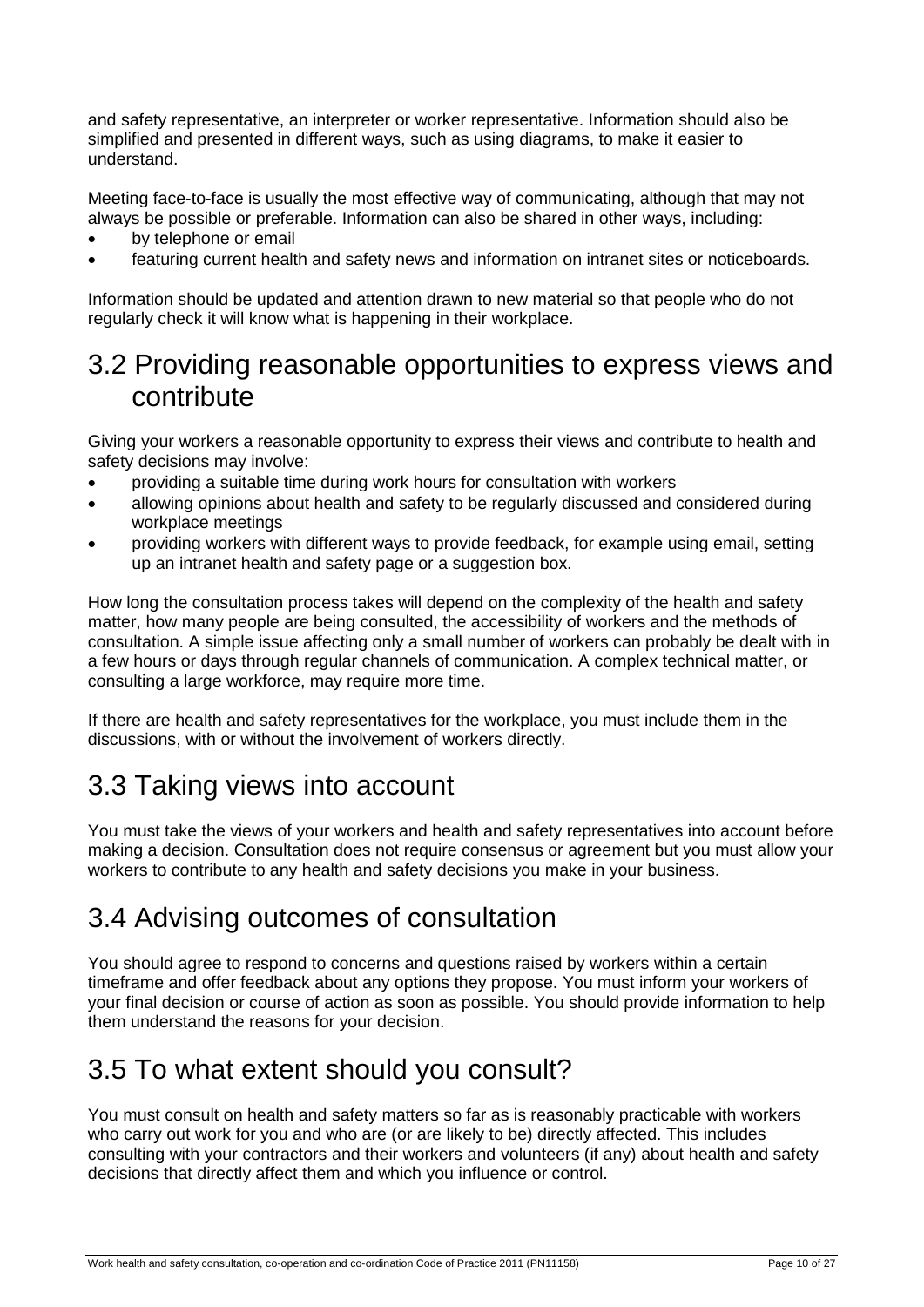Consultation that is 'reasonably practicable' is both possible and reasonable in the particular circumstances. What is reasonably practicable will depend on factors such as the:

- size and structure of the business
- nature of the work that is carried out
- nature and severity of the particular hazard or risk
- nature of the decision or action, including the urgency to make a decision or take action
- availability of the relevant workers and any health and safety representatives
- work arrangements, such as shift work and remote work
- characteristics of the workers, including languages spoken and literacy levels.

The aim of consultation should be to ensure that you have sufficient information to make wellinformed decisions and that the workers who may be affected are given a reasonable opportunity to provide their views and understand the reasons for the decisions.

You are not expected to do the impossible, but are required to take a proactive and sensible approach to consultation. For example, an urgent response to an immediate risk may necessarily limit the extent of consultation in some circumstances. It may also not be reasonably practicable to consult with workers who are on extended leave. However, it would be appropriate to ensure that these workers are kept informed about any matters that may affect their health and safety when they return to work.

It is not always necessary to consult with every worker in your workplace. The workers you consult with will be those who are, or could be, directly affected by the health and safety matter. For example, a problem with air temperature experienced on one level of an office block may not directly affect the work health and safety of workers on other levels. Only workers on the affected level need to be consulted about the matter.

## 3.6 Must consultation be documented?

Consultation with workers and with other duty holders does not have to be documented unless specifically required under the WHS Regulation. However, it is recommended that you keep records to demonstrate compliance with consultation requirements. Records of consultation may also assist the risk management process and make disputes less likely.

The records should include any outcomes of discussions. The records can be brief and simple, and cover:

- who is involved
- what the safety matter is
- what decision has been made
- who is to take action and by when
- when the action has been completed.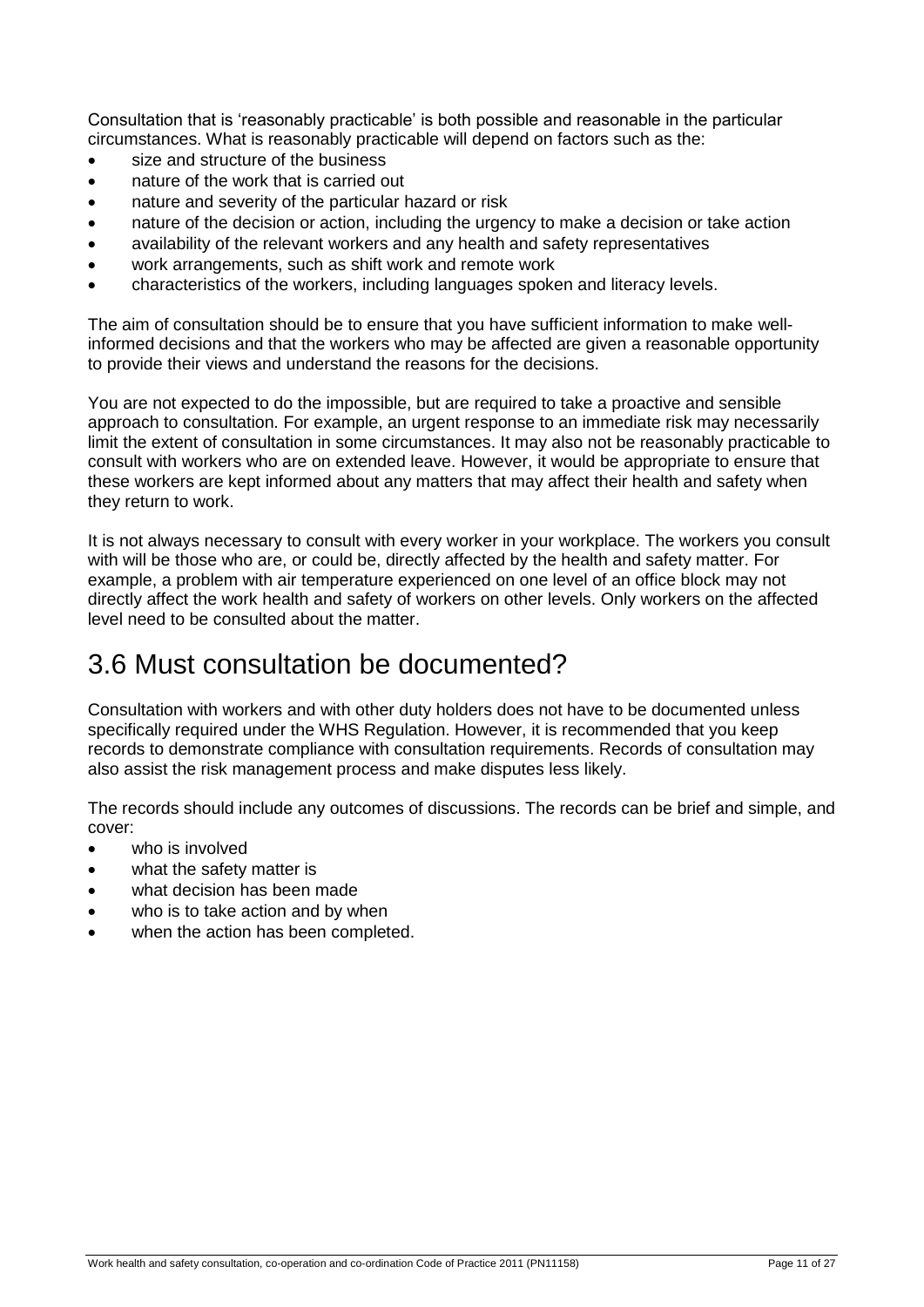# 4. How to consult with workers

Consultation with workers can be undertaken in various ways. It does not need to be a formal process and can be as simple as talking to them regularly and considering their views when making health and safety decisions.

Consultation can also be undertaken through health and safety representatives and health and safety committees. However, the WHS Act does not require the establishment of these consultation mechanisms, unless:

- in relation to a health and safety representative a request is made by a worker
- in relation to a health and safety committee a request is made by five or more workers or a health and safety representative.

You may establish any arrangements for consultation to suit your workers and workplace situations, including agreed consultation procedures, as long as those arrangements are consistent with the requirements of the WHS Act.

## 4.1 What kind of consultation is best for your workplace?

Consultation arrangements should take into account the size of the business, the way work is arranged and what suits your workers. Many workplaces will already have ways to consult on health and safety that suit their needs. These arrangements can continue if they are consistent with the requirements of the WHS Act and workers have been consulted about them.

To determine how best to consult, you should first discuss with your workers issues such as:

- the duty to consult and the purpose of consultation
- the range of work and associated health and safety issues at the workplace
- the various ways for consultation to occur, including your workers' right to elect health and safety representatives
- your workers' ideas about the most effective way to consult.

You should work out methods that:

- meet your duty to consult
- ensure all workers can participate in consultation including any shift workers or mobile workers
- will best integrate with the way your business manages health and safety.

Consideration should be given to how management normally communicates with the workers. You may not need to establish separate consultation arrangements if there are regular discussions between managers or supervisors and the workers, for example weekly team meetings. This may be the case in a small business with few workers where there are direct discussions as part of everyday work.

In organisations where it may not be reasonably practicable to consult each worker individually, health and safety representatives or committees may be more appropriate. Some workplaces may need a mix of consultation arrangements to suit different types of workers and situations. For example, a business may have a number of full-time workers where structured arrangements involving health and safety representatives and committees may be suitable. On occasions the business may also engage contractors or on-hire workers to carry out specific tasks, where arrangements such as 'toolbox talks' (short discussions on specific health and safety topics relevant to the task) may be the most practical way to consult with them.

When unexpected matters arise, there may not be time to plan consultation, so consideration should be given to whether the issue can be addressed through one of the regular communication channels, or if there is a need to do something different like hold a one-off meeting.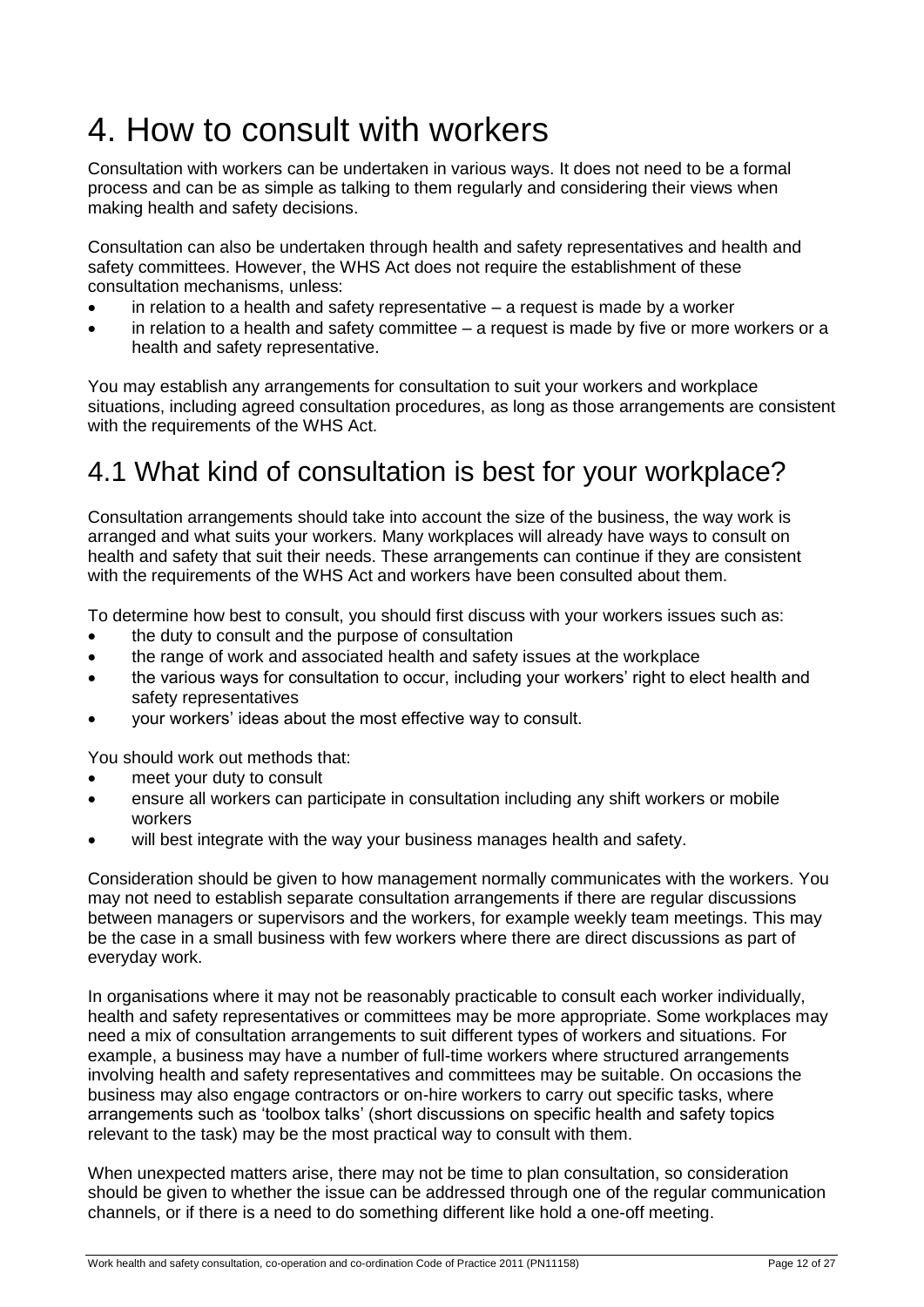See Appendix A for examples of consultation arrangements for different types of workplaces.

## 4.2 Agreeing on consultation procedures

The WHS Act does not require a person conducting a business or undertaking to reach agreement with their workers on how consultation will occur, but doing so will help to make the consultation more effective.

**Section 47(2):** If a person conducting a business or undertaking and the workers have agreed to procedures for consultation, the consultation must be undertaken according to those procedures.

Agreeing on procedures for consultation with workers can save time and confusion about how and when consultation must occur. The agreed consultation procedures should clarify key responsibilities of people in the workplace and clearly state when consultation is necessary. Before consultation procedures can be agreed, you must genuinely consult about the proposed procedures with all affected workers, including any health and safety representatives for the relevant workers.

If procedures for consultation are agreed, they must be consistent with the requirements of the WHS Act and the consultation must be conducted in accordance with those procedures. For example, the procedures must include sharing of information, allowing workers a reasonable opportunity to express their views and cannot remove the powers of any health and safety representatives or the functions of any health and safety committee established for the workplace.

Agreed consultation procedures are likely to be most effective if they include:

- the matters that require consultation
- who will be consulted
- the ways consultation will occur, for example, through regular meetings, tool-box talks or health and safety representatives
- how information will be shared with workers and health and safety representatives
- what opportunities will be provided for workers and health and safety representatives to give their views on proposed matters
- how feedback will be given to workers and health and safety representatives
- how consultation will occur with any workers who have special language and literacy needs
- timeframes for reviewing the procedures.

The procedures may also include the provision of practical assistance for affected workers and health and safety representatives to facilitate the consultation process. For example, opportunities may be made available for affected workers and their health and safety representatives to come together to consider the information that has been provided, to discuss the issues and form their views.

While more detailed procedures will assist in providing consistency and certainty of approach, the procedures should be flexible enough to respond to different circumstances (such as urgency). In a small business with few workers, effective informal agreed procedures that are understood by everyone in the business should be sufficient, though these should be discussed and reinforced regularly. In larger workplaces, documented procedures are appropriate.

Consultation procedures should be monitored and reviewed to ensure they continue to be effective.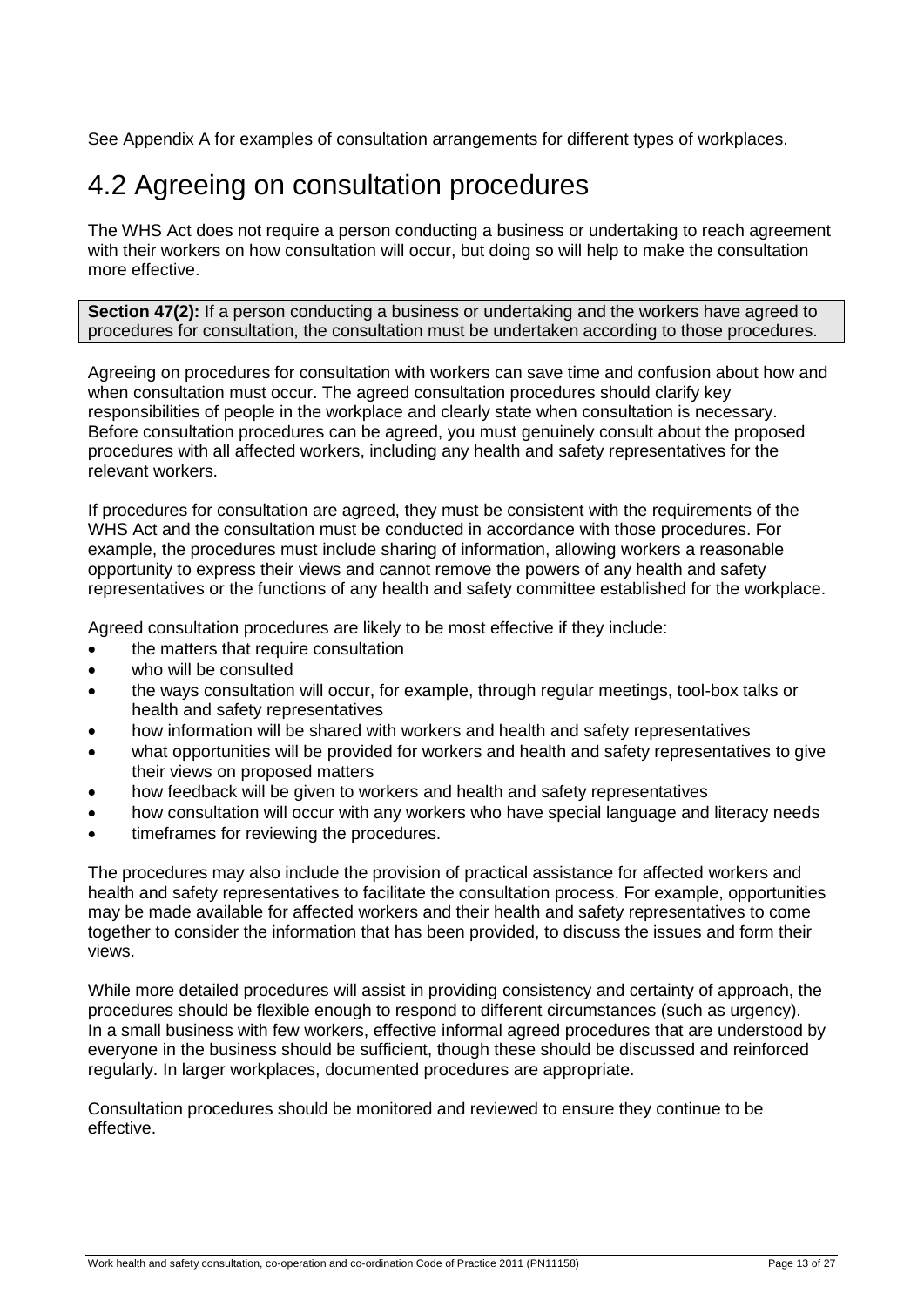### 4.3 Consulting using health and safety representatives and committees

#### **Health and safety representatives**

A worker may ask you for the election of a health and safety representative to represent them on work health and safety matters. If a worker makes this request, work groups must be established to facilitate the election. The process requires you and your workers to negotiate and agree on the formation of work groups.

**Section 52(3):** The purpose of the negotiations is to determine:

- the number and composition of work groups to be represented by health and safety representatives;
- the number of health and safety representatives and deputy health and safety representatives (if any) to be elected;
- the workplace or workplaces to which the work groups will apply, and
- the businesses or undertakings to which the work groups will apply.

A work group may operate across multiple businesses if all parties agree to such an arrangement.

**Section 52-53:** To establish a work group, the person conducting the business or undertaking must:

- Take all reasonable steps to commence negotiations with the workers within 14 days after a worker makes the request.
- Negotiate with a worker's representative (such as a union official) if a worker asks you to do so.
- Notify the workers of the outcome of the negotiations and of any work groups determined by agreement as soon as practicable after negotiations are complete.

**Section 54:** If negotiations fail, you or a work group member can ask the regulator to appoint an inspector to assist negotiations and determine certain matters if negotiations remain unresolved.

Even if your workers do not make a request you can alert your workers to their rights to be consulted and to elect health and safety representatives under the WHS Act.

Where health and safety representatives have been elected, they must always be included in any consultation that affects, or is likely to affect, the health and safety of members of their work group.

The WHS Act and WHS Regulation contain further provisions regarding health and safety representatives including the determination of work groups, conduct of elections and their functions and powers, and mandatory training.

#### **Health and safety committees**

A health and safety committee brings together workers and management to assist in the development and review of health and safety policies and procedures for the workplace.

**Section 75:** A person conducting a business or undertaking must establish a health and safety committee within two months after being requested to do so by 5 or more workers, or by a health and safety representative, at the workplace.

**Section 76:** Health and safety representatives may choose to be members of the health and safety committee. In total, at least half of the members of the committee must be workers who are not nominated by management.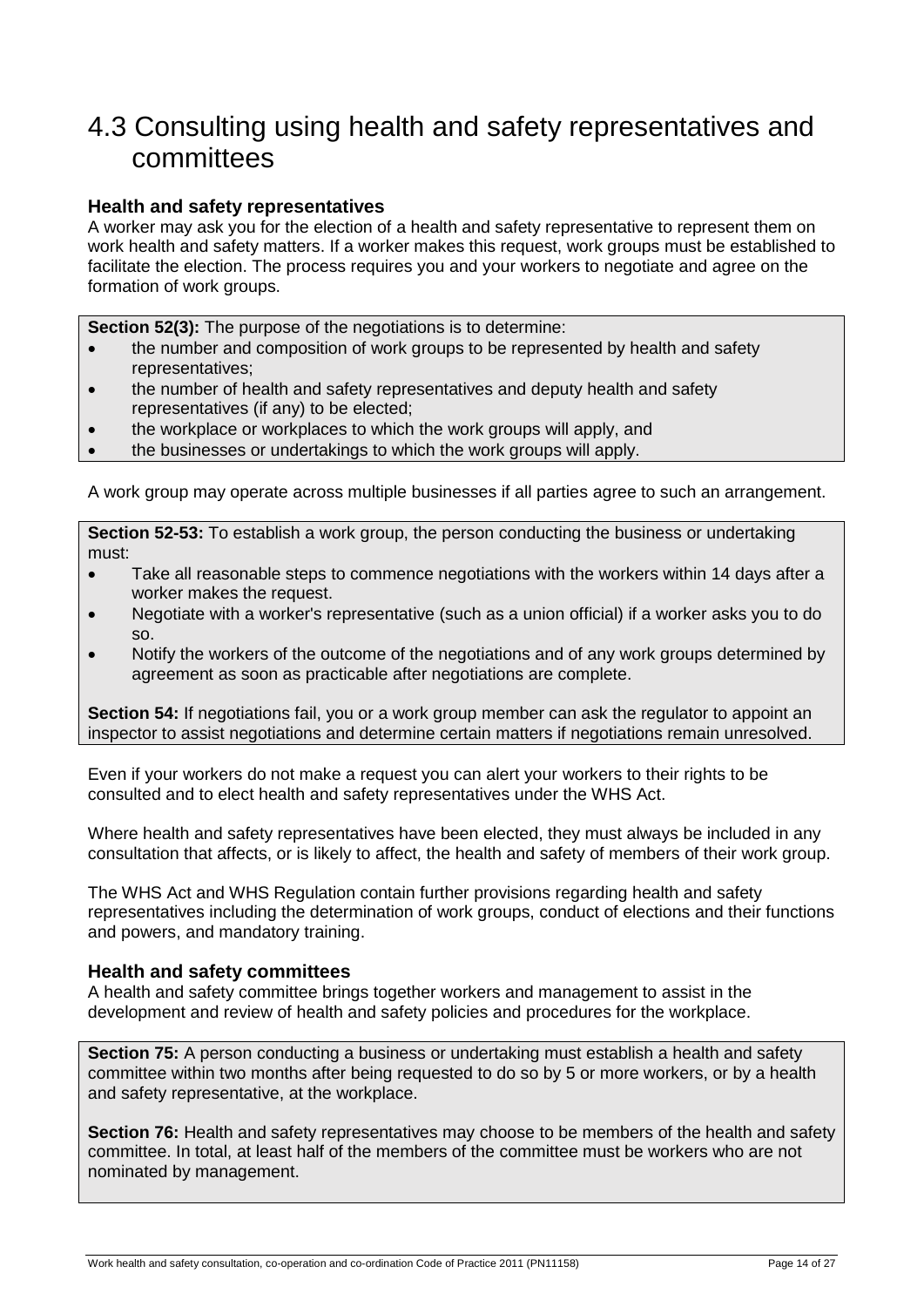If you and your workers cannot agree about the health and safety committee in a reasonable time, either party can ask the regulator to appoint an inspector to decide on the make-up of the health and safety committee, or whether it should be established at all.

#### **Section 78:** Health and safety committees must meet at least every 3 months.

You can also initiate establishing a committee yourself if you consider it will help you meet your duty to consult and assist your workforce to participate in making health and safety decisions. A health and safety committee can be a good option if a business has a significant number of workers who are reluctant to take on the role of a health and safety representative, but some would be willing to participate on a committee. A committee may also be effective for a large business to consult on matters that are the same across a number of work groups or workplaces.

The benefits of a health and safety committee include:

- having regular, planned and structured discussions about health and safety matters
- encouraging a co-operative approach to health and safety
- bringing together a group of worker and business representatives to collaboratively discuss and develop ways of improving the systems for managing health and safety at the workplace
- encouraging the development and retention of corporate knowledge on health and safety matters for the workplace.

The membership of the health and safety committee should be determined by agreement between you and the workers at the workplace to be represented by the committee.

When a workplace has both a health and safety committee and health and safety representatives then there should be a clear distinction between their roles.

Health and safety representatives are involved with the specific health and safety issues relevant to the work group they represent.

The health and safety committee is the forum for consultation on the management of health and safety across the whole workforce. It should consider the development, implementation and review of the policies and procedures associated with the organisation's work health and safety system.

If the workplace has a health and safety committee but does not have health and safety representatives, the committee may consider the issues that a health and safety representative would normally be involved in.

The *Worker Representation and Participation Guide* provides further information on health and safety representatives and committees.

### 4.4 Sharing consultation arrangements with other duty holders

If you have contractors or on-hire workers as part of your workforce you share a duty of care to these workers as well as consultation duties with the business that provides them. You should consult, co-operate and co-ordinate activities with the contractor or on-hire firm to develop your shared consultation arrangements with the workers. In doing this you should consider the types of issues that may arise where you would need to consult the contractor or on-hire firm and their workers.

For example, you may propose to change the work carried out by contractors. This may involve changing the equipment, substances or materials used in the production process or the way tasks are carried out. You should ask: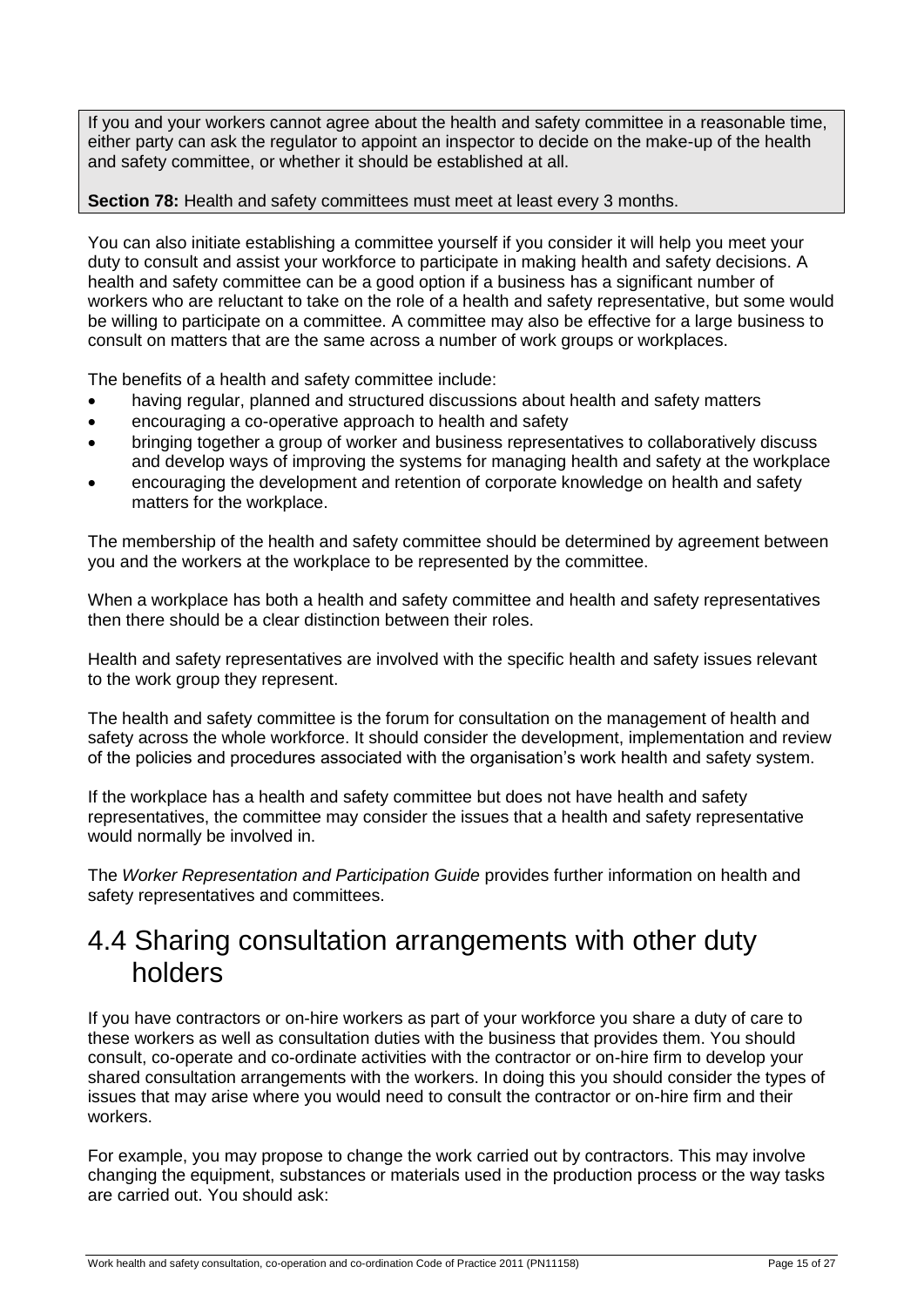- How should I inform and discuss proposed changes with the contractors' on-hire or contractor firm?
- How should we both co-ordinate consultation with the affected workers?
- How should we each respond to a safety issue raised by one or more of the contractors or to a request from the workers to be represented by a health and safety representative?

A health and safety committee may be in place at the workplace and may be an effective way of consulting with workers, or between duty holders.

### 4.5 How should the consultation arrangements be reviewed?

When you have established ways to consult on health and safety that suit your workplace, you should monitor and review these procedures in consultation with workers and health and safety representatives to ensure that consultation meets the requirements under the WHS Act and WHS Regulation.

A checklist of things to consider when reviewing consultation arrangements is at Appendix B.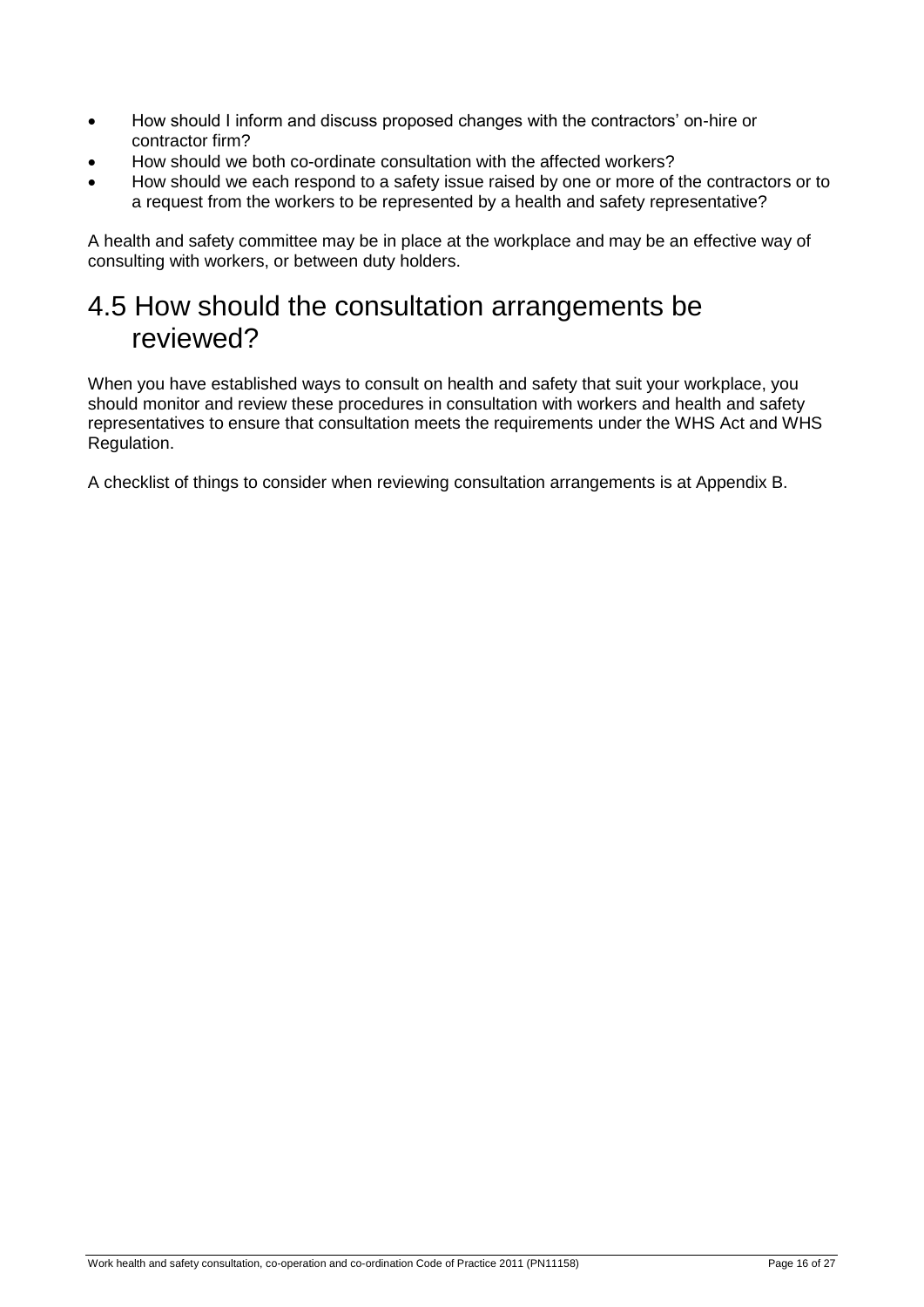# 5. How to consult, co-operate and co-ordinate activities with other duty holders

There are often situations where more than one business or undertaking operates at a workplace and where people share responsibility for work health and safety to varying degrees, for example shopping centres, construction projects, labour hire and multi-tenanted office buildings.

**Section 16:** The WHS Act requires that where more than one person has a duty for the same matter, each person retains responsibility for their duty in relation to the matter and must discharge the duty to the extent to which the person can influence and control the matter.

**Section 46:** In these situations, each person with the duty must, so far as is reasonably practicable, consult, co-operate and co-ordinate activities with all other persons who have a work health or safety duty in relation to the same matter.

People often assume that someone else is going to take action for health and safety, perhaps because that other person is more directly involved in the activity. This may be more likely where there are numerous people involved in the work. This can mean that nobody takes the necessary action.

Each person conducting a business or undertaking must ensure, so far as is reasonably practicable, the elimination or minimisation of risks to health and safety. This includes ensuring, for example, that safe plant is used, that there are adequate welfare facilities for workers and that training is provided to workers.

You must ensure these requirements are met even if others may also have the duty to do so. You may ensure the outcomes by not necessarily taking the required action yourself, but making sure that another person is doing so.

Talking to, and co-operating and co-ordinating activities with others who are involved in the work or things associated with the work will make the control of risks more likely and assist each duty holder comply with their duty. It can also mean that health and safety measures are more efficiently undertaken.

For example, you may not need to provide toilet facilities for your workers if they are already available, but you need to check that those facilities are in good working order, clean and accessible for your workers. Consultation, co-operation and co-ordination between you and the person providing those facilities will help you ensure that the necessary steps are being taken so that you can meet your duty.

What is reasonably practicable in relation to consulting, co-operating and co-ordinating activities with other duty holders will depend on the circumstances, including the nature of the work and the extent of interaction. For example, two contractors working together may engage in direct discussions and planning as part of their everyday work, whereas the owner of a large shopping centre may need formal mechanisms with the retail businesses, such as written agreements and consultative committees.

#### 5.1 Who must consult, co-operate and co-ordinate and with whom

The first step is to identify who the other duty holders are that you need to consult, co-operate and co-ordinate activities with. The duty requires each person with a health and safety duty to consult, co-operate and co-ordinate activities with each other person who has a duty over the same matter.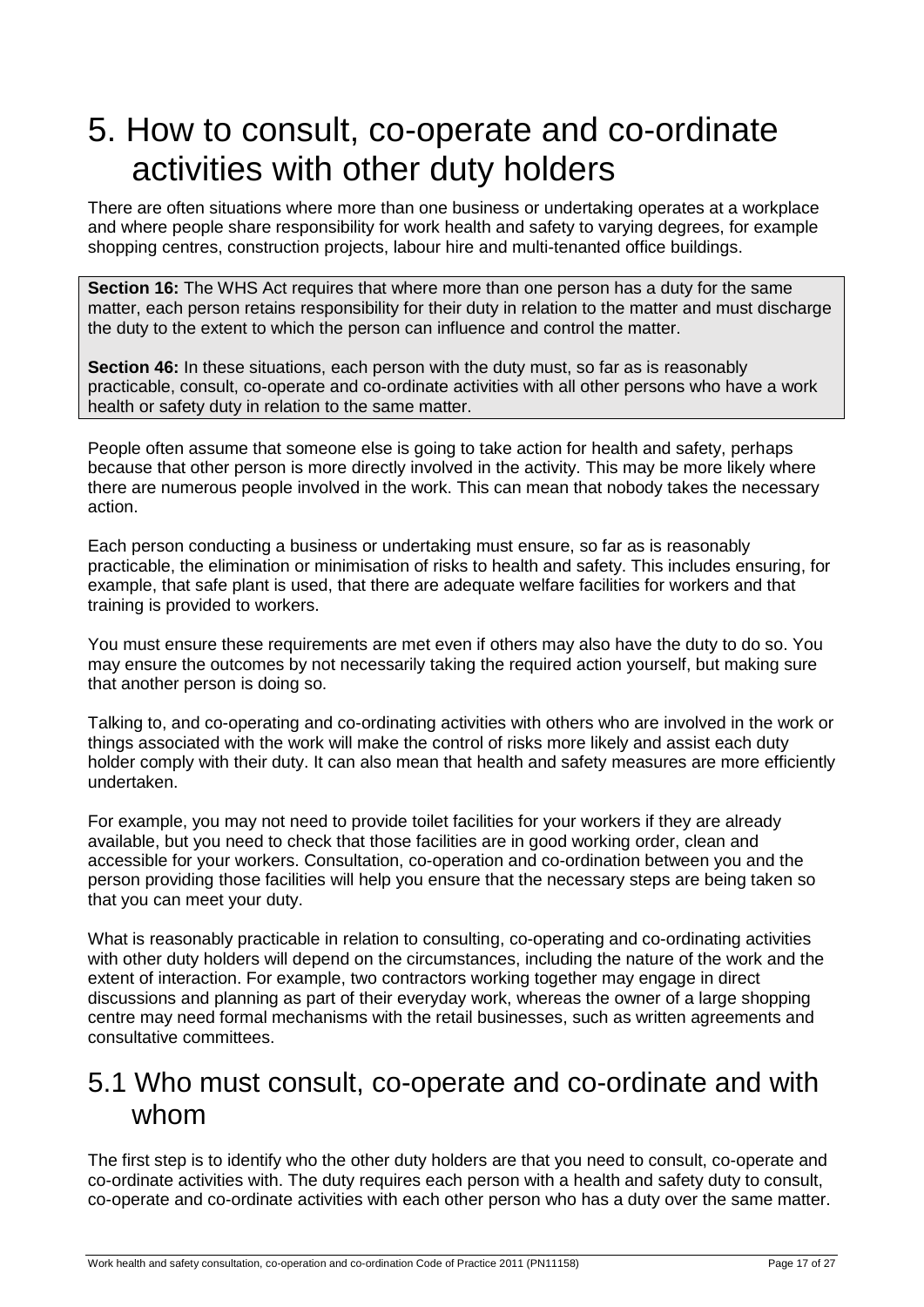Examples of who may need to be involved in consultation, co-operation and co-ordination of activities are as follows:

- Various contractors who are involved in the same work at the same time at a workplace will need to consult, co-operate and co-ordinate activities with each other as they may each affect the health or safety of their own workers or the workers of other business operators or other people at or near the workplace.
- An installer of plant at a workplace and the person with management or control of the workplace should consult, co-operate and co-ordinate activities with each other in relation to when, where and how the plant is to be installed to control any health and safety risks.
- A landlord or managing agent should consult, co-operate and co-ordinate activities with the tenant (for example, in relation to emergency plans and procedures) or with a contractor carrying out maintenance or repair work.
- Each of the business operators involved in the supply and logistics chain (the consignor and consignee, the operator of a warehouse, the trucking company and any sub-contracted drivers) should consult, co-operate and co-ordinate activities with each other on the timing and process for the collection and delivery of the goods.
- A franchisor and franchisee should consult, co-operate and co-ordinate activities with each other when determining how the franchise arrangements are to operate and any requirements that the franchisor may impose on the franchisee relating to work health and safety.

### 5.2 When must you consult, co-operate and co-ordinate with others?

You should commence consultation, co-operation and co-ordinating activities with other duty holders when you become aware they are or will be involved in the work. This will usually be apparent from the circumstances, through contractual arrangements, presence on site or the need for others to be involved in the work.

You should identify who else will be involved in the work, make contact with them and commence discussions as soon as they are reasonably able to do so. This may occur as part of contractual negotiations, or discussions when you are engaged to carry out the work, or when you engage another business to carry out work for your business or undertaking.

You may not be the first business or undertaking to be involved in the work, or may not initially be aware that others are involved in it. You may be contacted by another duty holder and asked to engage in consultation.

Consultation should commence during the planning of the work, to ensure that health and safety measures are identified and implemented from the start. A need for further consultation may arise when circumstances change over the period of the work, including the work environment and the people involved in the work. This is particularly so in construction and other long term projects.

Co-operation and co-ordination with other duty holders should be an ongoing process throughout the time in which you are involved in the same work and share the same duty.

## 5.3 What is meant by consultation with other duty holders?

The objective of consultation is to make sure everyone associated with the work has a shared understanding of what the risks are, which workers are affected and how the risks will be controlled. The exchange of information will allow the duty holders to work together to plan and manage health and safety.

The consultation should include:

what each will be doing, how, when and where and what plant or substances may be used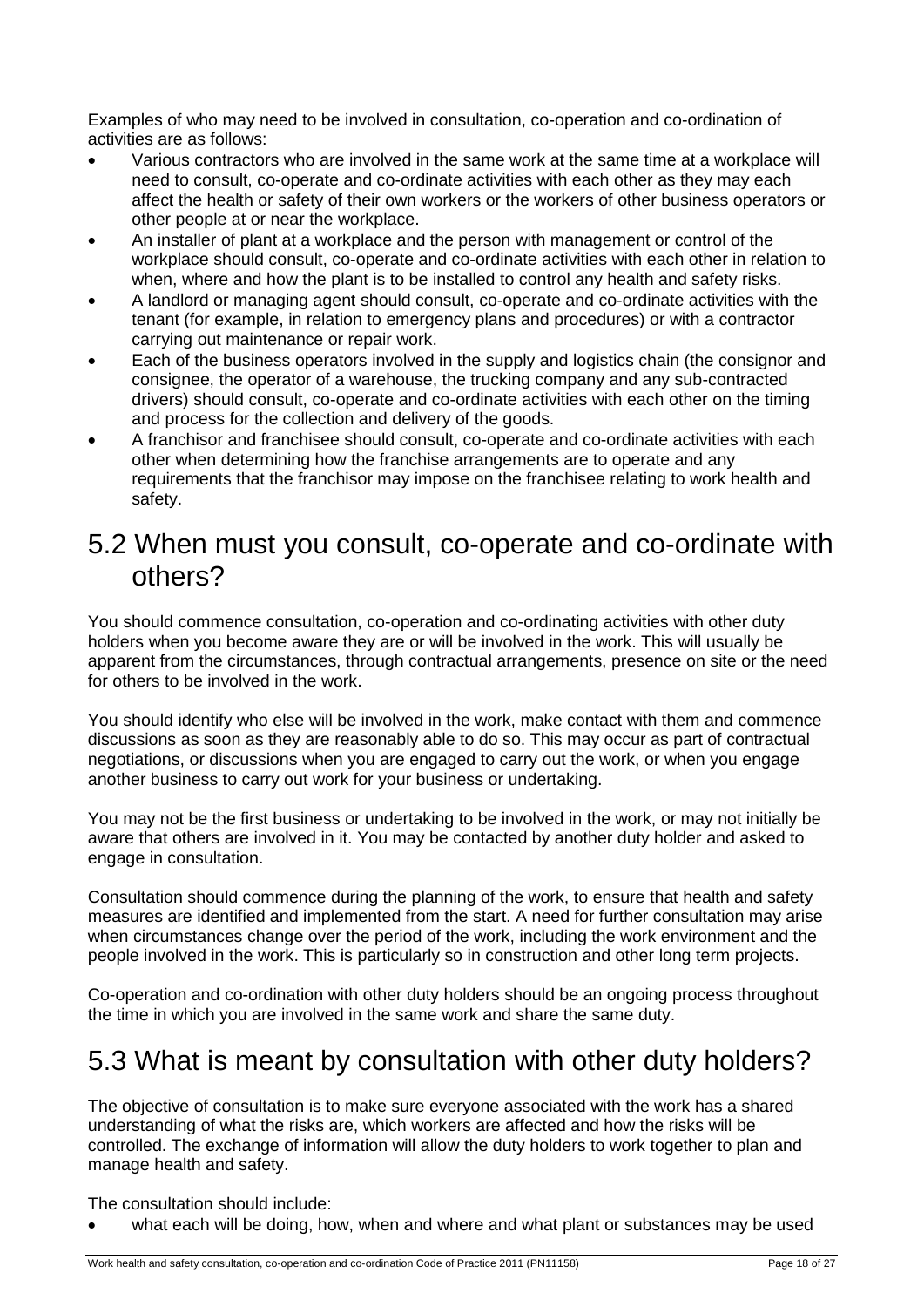- who has control or influence over aspects of the work or the environment in which the work is being undertaken
- ways in which the activities of each duty holder may affect the work environment
- ways in which the activities of each duty holder may affect what others do
- identifying the workers that are or will be involved in the activity and who else may be affected by the activity
- what procedures or arrangements may be in place for the consultation and representation of workers, and for issue resolution
- what information may be needed by another duty holder for health and safety purposes
- what each knows about the hazards and risks associated with their activity
- whether the activities of others may introduce or increase hazards or risks
- what each will be providing for health and safety, particularly for controlling risks
- what further consultation or communication may be required to monitor health and safety or to identify any changes in the work or environment.

This consultation will determine which health and safety duties are shared and what each person needs to do to co-operate and co-ordinate activities with each other to comply with their health and safety duty.

## 5.4 What is meant by co-operation?

What is required for co-operation should have been identified in the consultation process. Co-operation may involve implementing arrangements in accordance with any agreements reached during consultation with the other duty holder and involve not acting in a way that may compromise what they are doing for health and safety.

Co-operation also means that, if you are approached by other duty holders wanting to consult with you on a health and safety matter, you should:

- not obstruct communication
- respond to reasonable requests from other duty holders to assist them in meeting their duty.

# 5.5 What is meant by co-ordination?

The co-ordination of activities requires duty holders to work together so that each person can meet their duty of care effectively without leaving any gaps in health and safety protection. You should plan and organise activities together with the other duty holders.

This will include making sure that the measures you each put in place work effectively together to control the risks. You should:

- identify when and how each control measure is to be implemented
- ensure control measures complement each other.

Co-ordination of activities may include the scheduling of work activities so that each duty holder carries out their work separately. It may require work to be arranged in a way that will allow for necessary precautions to be in place or pre-conditions met before particular work is done.

Where work is not effectively co-ordinated, the parties should consult further to determine what should be changed.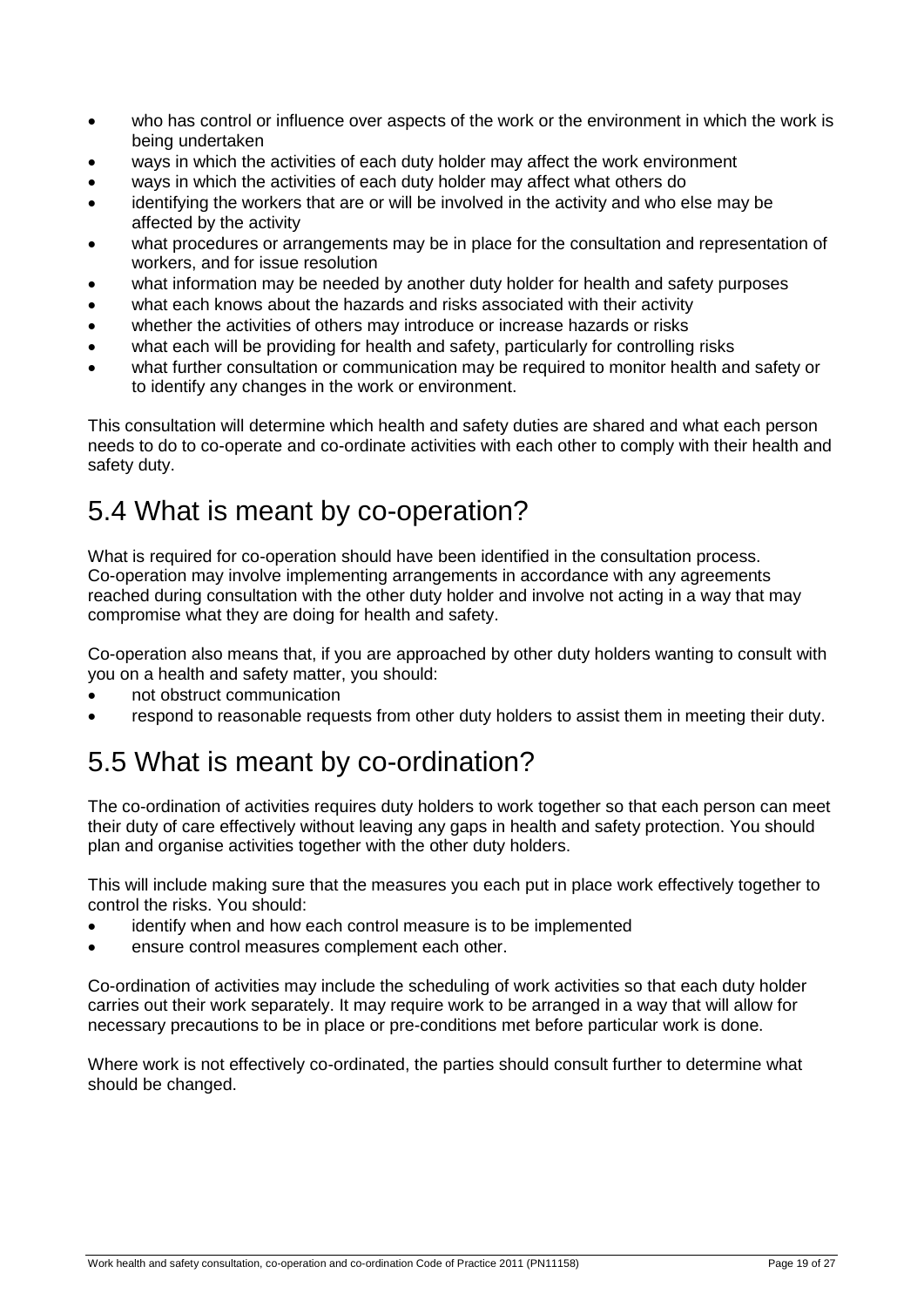### 5.6 What if another duty holder refuses to consult or cooperate or co-ordinate?

What is reasonably practicable for you may depend on the level of participation of other duty holders. For example, there may be disagreement between you as to the extent of consultation, co-operation and co-ordination of activities that is required in the circumstances.

This does not mean that you should simply accept what you consider to be inadequate action by another duty holder. You should check that they are aware of this duty and what you consider is needed to comply with it, and with the health and safety duties that you each have.

Written arrangements are not essential, but they may help to clarify everyone's expectations. You should consider including in your contracts a requirement for other parties to consult, co-operate and co-ordinate on safety matters, as that can be very useful. This will make the other party clearly aware of the obligation and give you a contractual right to enforce it.

See Appendix C for examples of how to consult, co-operate and co-ordinate activities with other duty holders.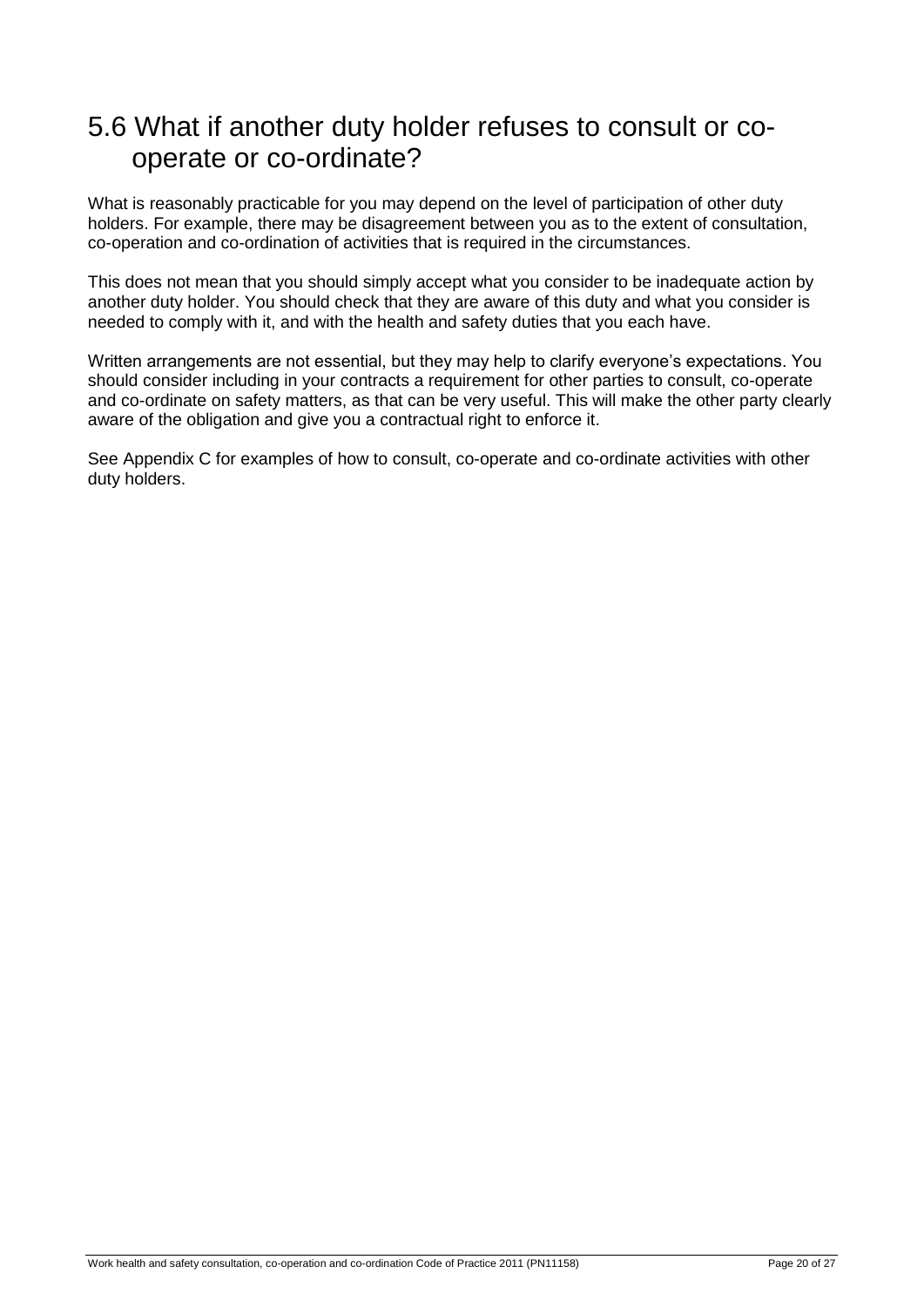# Appendix A – Examples of consultation arrangements

#### **Example 1**

| Consultation in a workplace with no health and safety representatives |                                                                                                                                                                                                                                                                                                                                                                                                                          |
|-----------------------------------------------------------------------|--------------------------------------------------------------------------------------------------------------------------------------------------------------------------------------------------------------------------------------------------------------------------------------------------------------------------------------------------------------------------------------------------------------------------|
| Overview                                                              | A small crane hire business employs 7 workers, 5 of whom are crane<br>operators. When the operators return to the yard after a job, they report<br>any defects or problems with the crane. This has been an informal<br>process and many times there have been failures to report mainly small<br>problems. The owner has decided to introduce a checklist to be filled<br>out by the operator when returning the crane. |
| When to consult                                                       | Consultation with workers was required for:<br>the identification and assessment of hazards and risks<br>making decisions about control measures<br>proposing changes to the workplace.<br>Before introducing the checklist, the owner wanted to discuss its merits<br>with the crane operators.                                                                                                                         |
| Who to consult                                                        | As there are no health and safety representatives in the workplace, the<br>company consulted with all workers directly.                                                                                                                                                                                                                                                                                                  |
| <b>How</b> to consult                                                 | The agreed consultation procedure for the workplace is the regular<br>weekly meeting with workers where work health and safety is always an<br>item on the agenda.                                                                                                                                                                                                                                                       |
|                                                                       | The owner circulated the checklist to the workers a week before the<br>meeting. In discussions at the meeting, there was support for using the<br>checklist with a few more items added to it. It was agreed that workers<br>would trial the new checklist for three months as some operators were<br>concerned that it would be a waste of time if no action was taken on any<br>problems recorded on the checklist.    |
|                                                                       | The business kept records of significant work health and safety issues<br>that were discussed, actions to be taken and timelines for taking action.<br>The records were displayed on the noticeboard in the workplace and<br>were sent via email to workers as well.                                                                                                                                                     |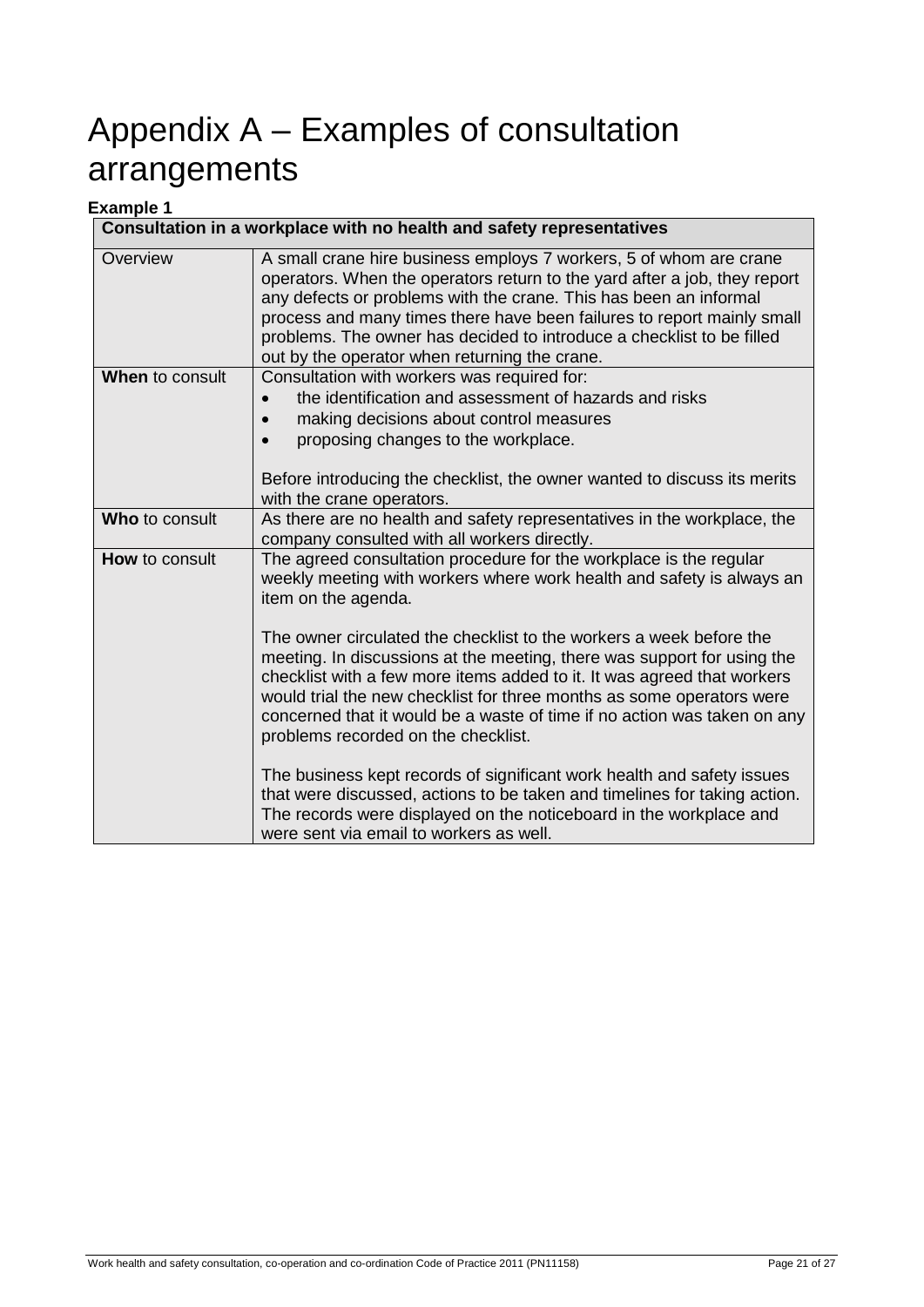#### **Example 2**

|                 | Consultation in a transport company with health and safety representatives                                                                                                                                                                                                                                                                                                                                                                                    |
|-----------------|---------------------------------------------------------------------------------------------------------------------------------------------------------------------------------------------------------------------------------------------------------------------------------------------------------------------------------------------------------------------------------------------------------------------------------------------------------------|
| Overview        | This company operates around the clock and has 200 workers. Work<br>groups have been established covering all workers working across<br>three shifts, each of which is represented by a health and safety<br>representative. A health and safety committee has been established<br>and is made up of all health and safety representatives and some<br>management representatives who hold senior positions in the<br>organisation.                           |
|                 | When the company identified the need to move to new premises, it<br>recognised this had the potential to affect all workers. The committee<br>played a major role in obtaining worker and health and safety<br>representative input about warehouse layout, ergonomics, selection of<br>new equipment and machinery, traffic management, access/egress<br>and emergency procedures. Regular site visits were arranged to view<br>progress and provide advice. |
| When to consult | Consultation with workers was required for:                                                                                                                                                                                                                                                                                                                                                                                                                   |
|                 | the identification and assessment of hazards and risks                                                                                                                                                                                                                                                                                                                                                                                                        |
|                 | making decisions about control measures                                                                                                                                                                                                                                                                                                                                                                                                                       |
|                 | proposing changes to the workplace, and                                                                                                                                                                                                                                                                                                                                                                                                                       |
|                 | making decisions about the adequacy of welfare facilities.                                                                                                                                                                                                                                                                                                                                                                                                    |
|                 | The design and fit-out of the new premises included consideration of                                                                                                                                                                                                                                                                                                                                                                                          |
|                 | layout, equipment selection, new work systems, lighting installation,                                                                                                                                                                                                                                                                                                                                                                                         |
|                 | design and commissioning of a sorting table and warehouse airflow.                                                                                                                                                                                                                                                                                                                                                                                            |
| Who to consult  | The relocation affected all workers and they were all consulted via                                                                                                                                                                                                                                                                                                                                                                                           |
|                 | their respective health and safety representatives. The committee<br>acted as a centralised conduit for information flow in this process.                                                                                                                                                                                                                                                                                                                     |
| How to consult  | The organisation consulted via health and safety representatives and                                                                                                                                                                                                                                                                                                                                                                                          |
|                 | the committee.                                                                                                                                                                                                                                                                                                                                                                                                                                                |
|                 |                                                                                                                                                                                                                                                                                                                                                                                                                                                               |
|                 | <b>Health and safety representatives</b>                                                                                                                                                                                                                                                                                                                                                                                                                      |
|                 | Health and safety representatives acted as a communication channel                                                                                                                                                                                                                                                                                                                                                                                            |
|                 | between management and workers. Health and safety representatives                                                                                                                                                                                                                                                                                                                                                                                             |
|                 | chaired the health and safety sections of weekly toolbox meetings,                                                                                                                                                                                                                                                                                                                                                                                            |
|                 | using these as an open forum to the committee.                                                                                                                                                                                                                                                                                                                                                                                                                |
|                 | <b>Health and safety committee</b>                                                                                                                                                                                                                                                                                                                                                                                                                            |
|                 | Consultation procedures were developed and agreed and the                                                                                                                                                                                                                                                                                                                                                                                                     |
|                 | membership of the committee was determined via extensive                                                                                                                                                                                                                                                                                                                                                                                                      |
|                 | consultation between health and safety representatives and all                                                                                                                                                                                                                                                                                                                                                                                                |
|                 | workers. The committee takes ongoing responsibility for ensuring that                                                                                                                                                                                                                                                                                                                                                                                         |
|                 | all relevant health and safety information is posted on worker                                                                                                                                                                                                                                                                                                                                                                                                |
|                 | noticeboards, e.g. meeting agendas, minutes, alerts and newsletters.                                                                                                                                                                                                                                                                                                                                                                                          |
|                 | The committee also sets timelines and frameworks for evaluating                                                                                                                                                                                                                                                                                                                                                                                               |
|                 | systems and processes, e.g. warehouse airflow to be assessed by<br>external consultant every three months.                                                                                                                                                                                                                                                                                                                                                    |
|                 |                                                                                                                                                                                                                                                                                                                                                                                                                                                               |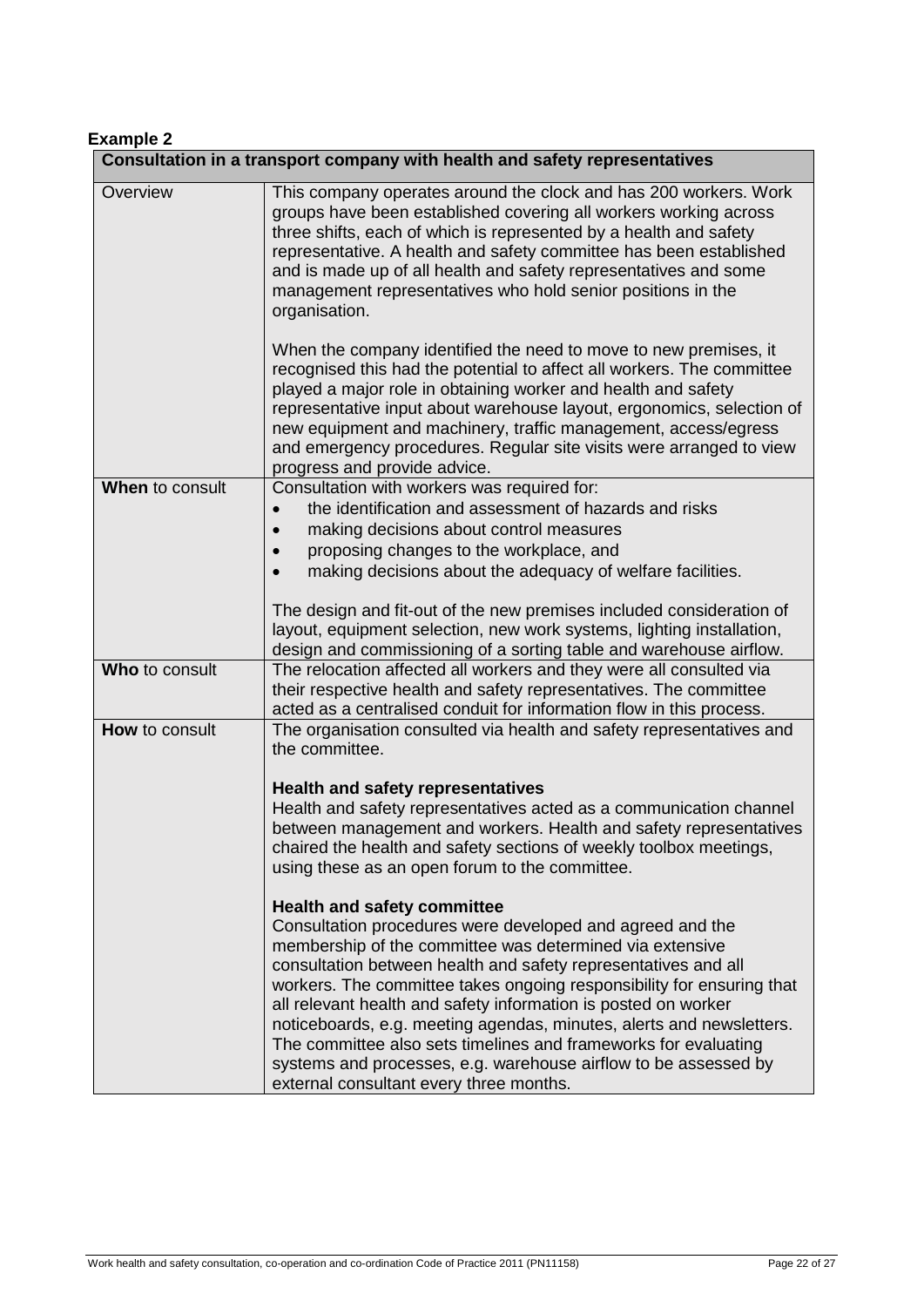# Appendix B – Consultation checklist

| <b>Consultation compliance</b>                                                   | Yes/No | <b>Chapter</b><br>in code |
|----------------------------------------------------------------------------------|--------|---------------------------|
| Do I have one or more consultation arrangements in place after consultation      |        | 4                         |
| with my workers?                                                                 |        |                           |
| Do the consultation arrangements include workers other than my employees         |        | 4, 5                      |
| such as contractors or labour hire workers who are part of my workforce?         |        |                           |
| Do I use my consultation mechanism when I:                                       |        | $\overline{2}$            |
| identify hazards and assess risks?                                               |        |                           |
| make decisions to control risks?                                                 |        |                           |
| make decisions about welfare facilities?                                         |        |                           |
| propose changes to the work, including purchasing new or used plant or           |        |                           |
| new substances or materials?                                                     |        |                           |
| develop and review safety policies and procedures?                               |        |                           |
| When I consult with my workers on these issues do I:                             |        | 3                         |
| Inform them of what I intend to do (e.g. purchase a new piece of                 |        |                           |
| equipment)?                                                                      |        |                           |
| Share relevant information about the issue with them?                            |        |                           |
| Give them a reasonable opportunity to respond?                                   |        |                           |
| Discuss any of their safety concerns?                                            |        |                           |
| Take into account the views they express?                                        |        |                           |
| Advise them of my decision and the reasons for it?                               |        |                           |
| If workers are represented by a health and safety representative, do I:          |        | 4                         |
| Include the representative in all health and safety consultations?               |        |                           |
| Make myself available for the representative to raise and discuss health         |        |                           |
| and safety matters with me?                                                      |        |                           |
| Do I consult other duty holders who share responsibility for a health and safety |        | 5                         |
| matter with me?                                                                  |        |                           |
| Do I co-operate and co-ordinate activities with them?                            |        |                           |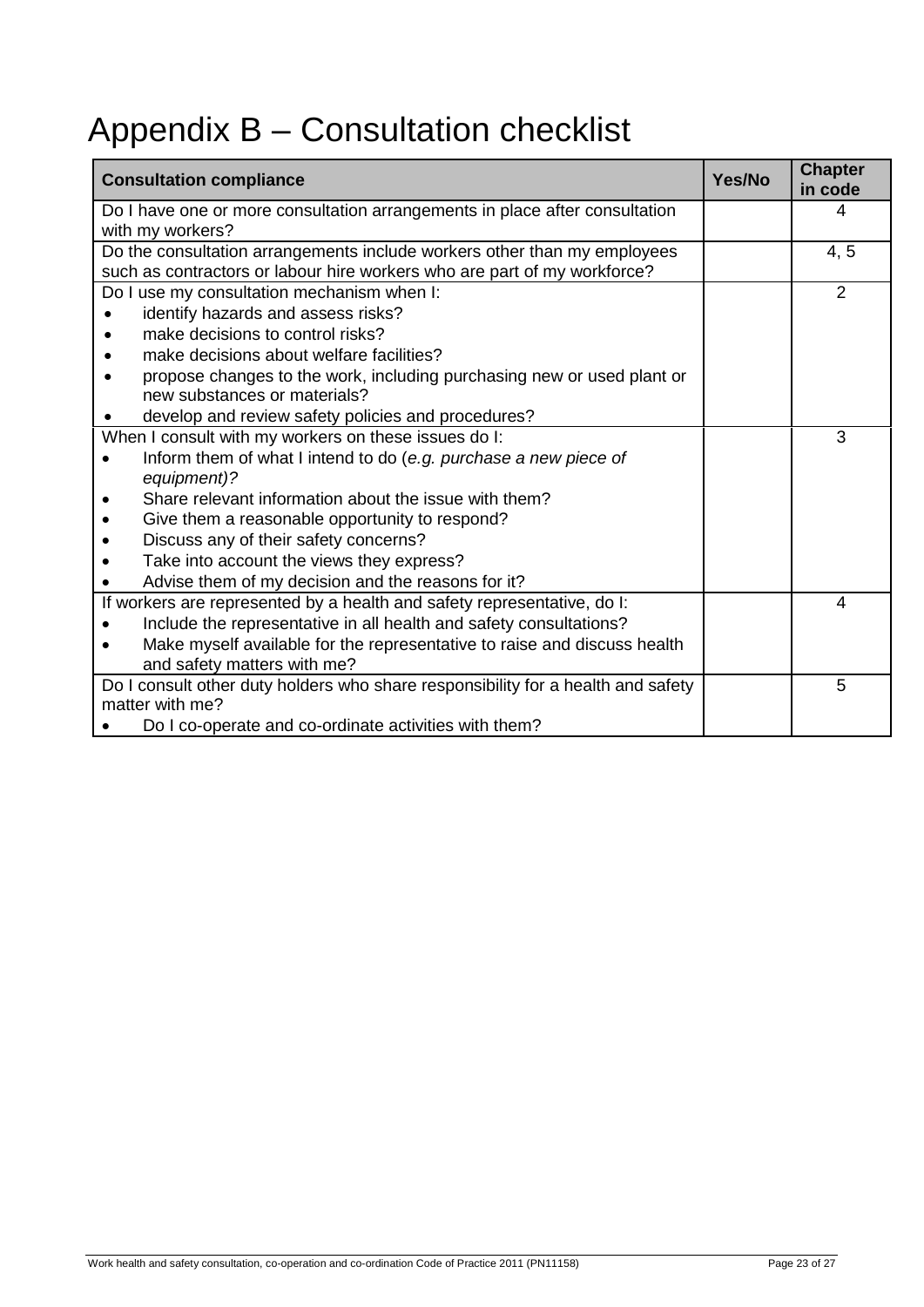# Appendix C – Consulting, co-operating and coordinating activities

| <b>Example 1</b>                                                      |                                                                                                                                                                                                                                                                                                                                                                                                                                                                                                                                                                                                                                                                                                                  |  |
|-----------------------------------------------------------------------|------------------------------------------------------------------------------------------------------------------------------------------------------------------------------------------------------------------------------------------------------------------------------------------------------------------------------------------------------------------------------------------------------------------------------------------------------------------------------------------------------------------------------------------------------------------------------------------------------------------------------------------------------------------------------------------------------------------|--|
|                                                                       | <b>Sharing the same workplace:</b> Finance company leasing premises in a multi-tenanted                                                                                                                                                                                                                                                                                                                                                                                                                                                                                                                                                                                                                          |  |
| office block - lift maintenance                                       |                                                                                                                                                                                                                                                                                                                                                                                                                                                                                                                                                                                                                                                                                                                  |  |
| <b>Identify</b> health and<br>safety duties and other<br>duty holders | The finance company has a duty as a person conducting a business<br>or undertaking to ensure the health and safety of its workers and<br>clients visiting its offices.                                                                                                                                                                                                                                                                                                                                                                                                                                                                                                                                           |  |
|                                                                       | At the same time, the building owner and property manager have<br>duties as persons with management or control of the building to<br>ensure people can safely enter and exit the building and that the<br>building is safe and without risk to others.                                                                                                                                                                                                                                                                                                                                                                                                                                                           |  |
|                                                                       | A company contracted to maintain and repair lifts (maintenance<br>contractor) has a duty to ensure that its workers and other persons<br>are not put at risk from work carried out as part of its business.<br>Each of these duties is subject to what is reasonably practicable.                                                                                                                                                                                                                                                                                                                                                                                                                                |  |
| <b>Consult</b>                                                        | The finance company consults the property manager to find out what<br>arrangements are in place for the proper maintenance of plant such<br>as air-conditioning systems and lifts.                                                                                                                                                                                                                                                                                                                                                                                                                                                                                                                               |  |
|                                                                       | Before maintenance is to be carried out on the lifts the property<br>manager consults with the maintenance contractor, the tenants and<br>the cleaning contractor so that all duty holders know of the work and<br>what they each need to do to ensure the safety of persons in the<br>building. This includes identifying the best time for the work to be<br>done, how the work area will be barricaded and what information, if<br>any, the finance company will need to give to its workers and clients.<br>As the work proceeds, the finance company informs the property<br>manager and the maintenance contractor of any concerns or<br>incidents, to enable these to be considered and any changes made. |  |
| Co-operate                                                            | The finance company and other tenants co-operate with the<br>maintenance contractor by complying with contractor's safety<br>procedures.                                                                                                                                                                                                                                                                                                                                                                                                                                                                                                                                                                         |  |
| <b>Co-ordinate activities</b>                                         | The finance company ensures that its workers and clients do not use<br>the lifts during the maintenance work and that they have another<br>safe means of entry and exit.                                                                                                                                                                                                                                                                                                                                                                                                                                                                                                                                         |  |
|                                                                       | The maintenance contractor works with the property manager to<br>schedule maintenance work so that it does not interfere with the safe<br>movement of persons in the building, as far as is reasonably<br>practicable.                                                                                                                                                                                                                                                                                                                                                                                                                                                                                           |  |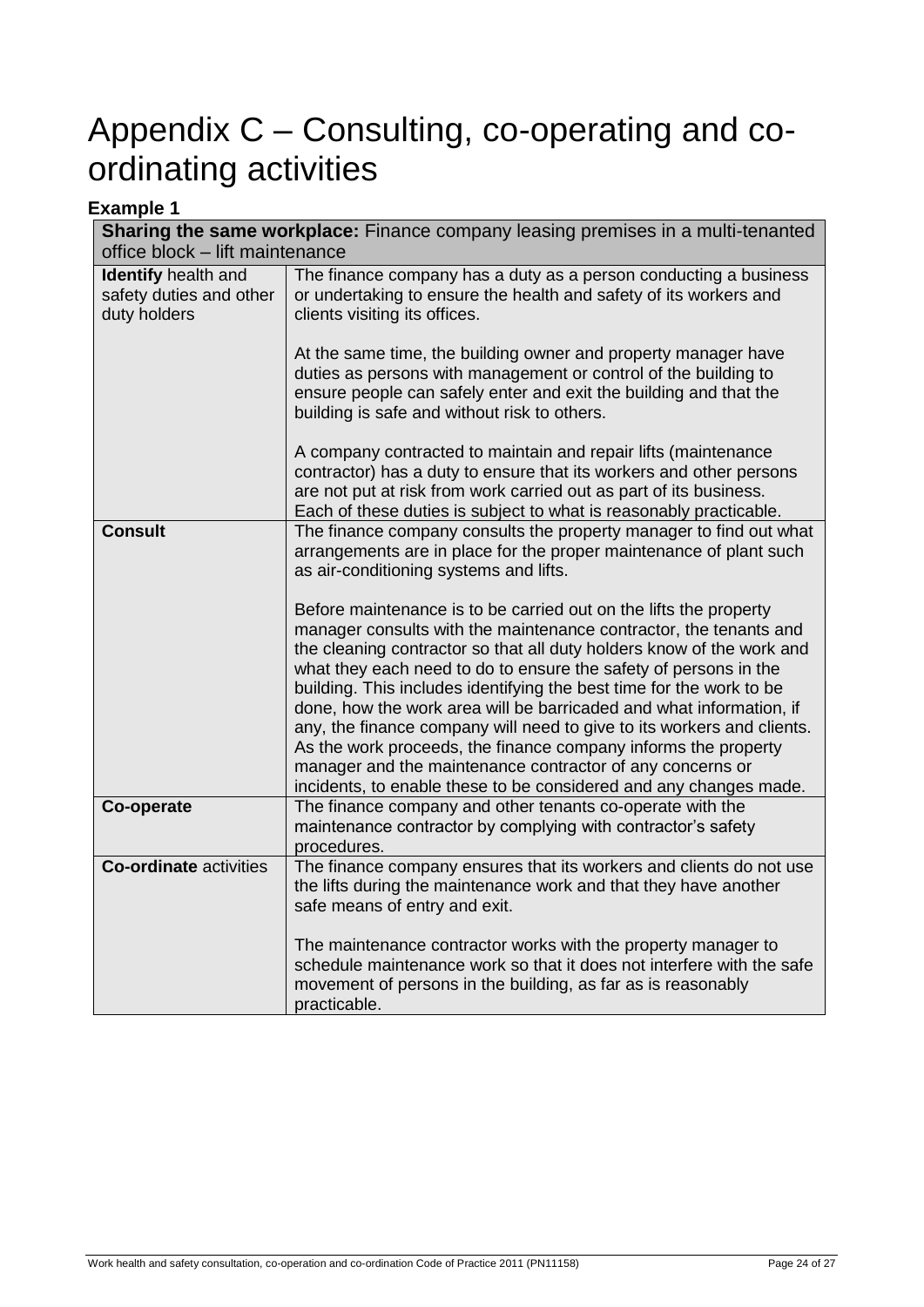| <b>Example 2</b> |  |
|------------------|--|
|                  |  |

| Sharing the same workers: Manufacturing company engaging on-hire workers |                                                                                                                                                                                                                                                                                                                                                                                                                                                                                                         |
|--------------------------------------------------------------------------|---------------------------------------------------------------------------------------------------------------------------------------------------------------------------------------------------------------------------------------------------------------------------------------------------------------------------------------------------------------------------------------------------------------------------------------------------------------------------------------------------------|
| <b>Identify</b> health and<br>safety duties and other<br>duty holders    | The manufacturing company has a duty to ensure the health and<br>safety of its workers, including its own employees and on-hire<br>workers who are engaged to work on the production line. The on-hire<br>firm has a duty to protect the health and safety of the on-hire workers<br>it provides to the manufacturing business.<br>Each of these duties is subject to what is reasonably practicable.                                                                                                   |
| <b>Consult</b>                                                           | The manufacturing company and on-hire firm consult each other<br>about the job requirements, the skills required of the workers, any<br>health and safety risks associated with the work and what each will<br>do to control the risks.<br>As part of the contract, they clarify responsibility for the provision of<br>any equipment (such as personal protective equipment) and agree to<br>consult prior to any changes being made that may affect the health<br>and safety of the on-hired workers. |
| Co-operate                                                               | The manufacturing company co-operates with the on-hire firm by<br>allowing the on-hire firm to visit the workplace to assess and monitor<br>the adequacy of control measures being provided at the workplace.<br>The manufacturing company also allows the on-hire workers to<br>maintain communication with the on-hire firm.                                                                                                                                                                          |
| <b>Co-ordinate activities</b>                                            | The manufacturing company and on-hire firm agree to co-ordinate<br>arrangements for:<br>on-hire workers to be consulted and represented on work health<br>and safety<br>reporting and investigation of incidents.                                                                                                                                                                                                                                                                                       |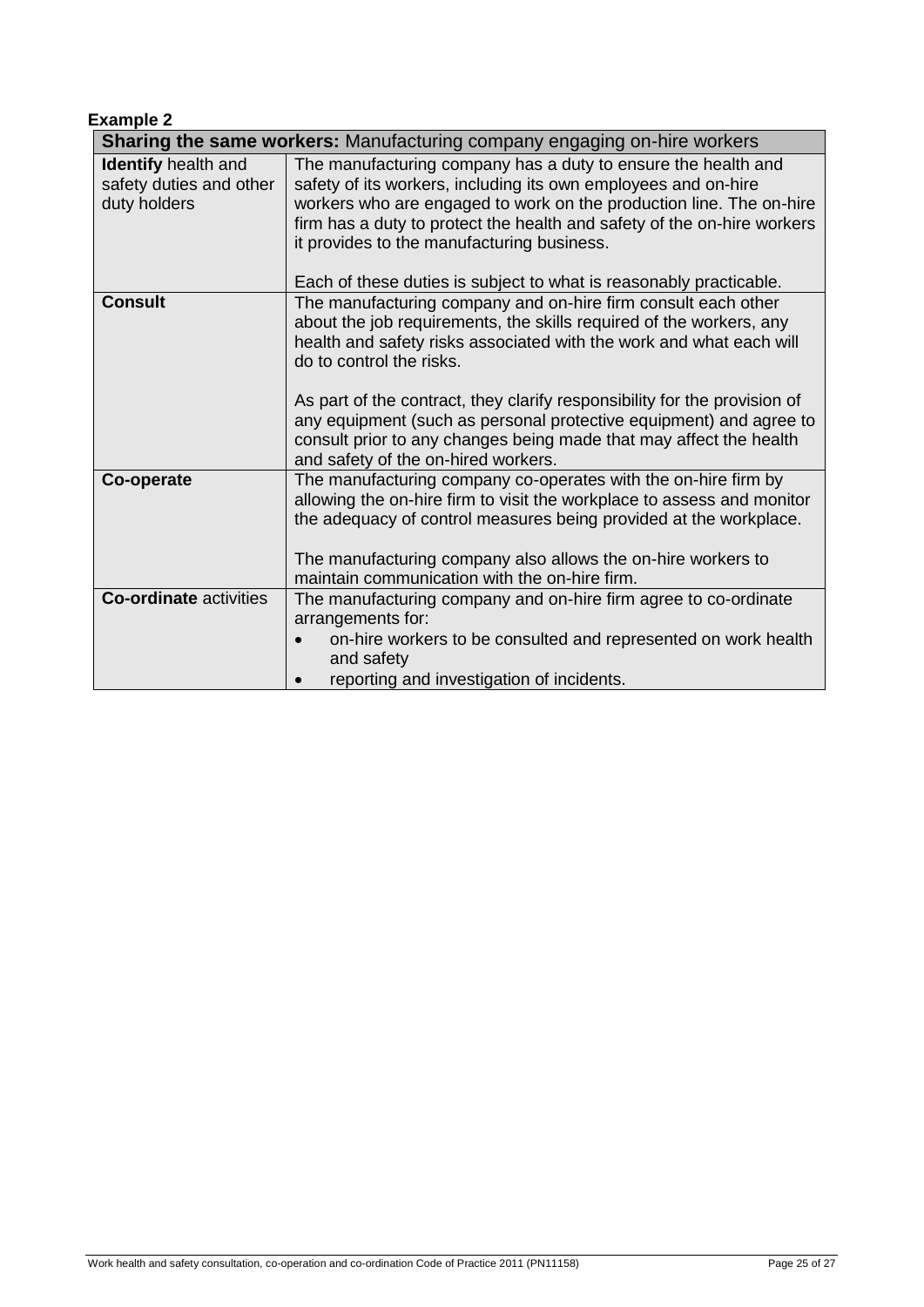| <b>Example 3</b>                                               |                                                                                                                                                                                                                                                                                                                                                                                                                                                                             |  |
|----------------------------------------------------------------|-----------------------------------------------------------------------------------------------------------------------------------------------------------------------------------------------------------------------------------------------------------------------------------------------------------------------------------------------------------------------------------------------------------------------------------------------------------------------------|--|
| organisation                                                   | A local council running a street festival together with a large community                                                                                                                                                                                                                                                                                                                                                                                                   |  |
| Identify health and<br>safety duties and other<br>duty holders | The council has a duty as a person conducting a business or<br>undertaking to ensure the health and safety of its workers, those of<br>the community organisation and the public.                                                                                                                                                                                                                                                                                           |  |
|                                                                | The community organisation is a person conducting a business or<br>undertaking and has a duty to ensure the work health and safety of<br>its workers, those of the council and the public.                                                                                                                                                                                                                                                                                  |  |
|                                                                | A company contracted by the council to supply marquees and other<br>equipment (including bain maries and other equipment that will be<br>used for cooking and serving) has a duty to ensure that its workers<br>and other persons are not put at risk from work carried out as part of<br>its business, in this case the provision of the equipment.                                                                                                                        |  |
|                                                                | A company contracted by the supplier to transport and deliver the<br>equipment has a duty to ensure that its workers and other persons<br>are not put at risk from work carried out as part of its business.<br>The police force will be providing members for crowd control and<br>other purposes and has a duty to ensure the health and safety of its<br>workers, those of the council and the community organisation and<br>the public.                                 |  |
|                                                                | First aid facilities and officers will be provided by another<br>organisation, which has a duty to ensure that its workers and other<br>persons are not put at risk from work carried out as part of its<br>business or undertaking.                                                                                                                                                                                                                                        |  |
| <b>Consult</b>                                                 | Each of these duties is subject to what is reasonably practicable.<br>The council and the community organisation consult with each other<br>to identify how each will be involved in the activities and how each<br>will be minimising the risks associated with what they will be doing.<br>They identify how to co-ordinate their activities.                                                                                                                             |  |
|                                                                | The council consults the supplier about the health and safety risks of<br>the equipment. This includes the detail of delivery times and<br>circumstances and what will be needed for it to be safely unloaded.<br>The supplier consults the transport company about when and where<br>the equipment is to be delivered, and how to deal with potential<br>hazards during the transport and unloading.                                                                       |  |
|                                                                | The police consult with both the council and the community<br>organisation to identify how the festival is to be conducted and the<br>hazards and risks that are relevant to their activities. This includes<br>making clear the role of the police in minimising risks to the public<br>and to the police officer through crowd management. The police<br>identify their requirements of the council and the community<br>organisation for matters such as vehicle access. |  |
|                                                                | The council, community organisation and first aid provider consult on<br>the requirements for the first aid facilities, including the nature,<br>quantity and location of them.                                                                                                                                                                                                                                                                                             |  |
|                                                                | The council organises a meeting inviting the community organisation,                                                                                                                                                                                                                                                                                                                                                                                                        |  |